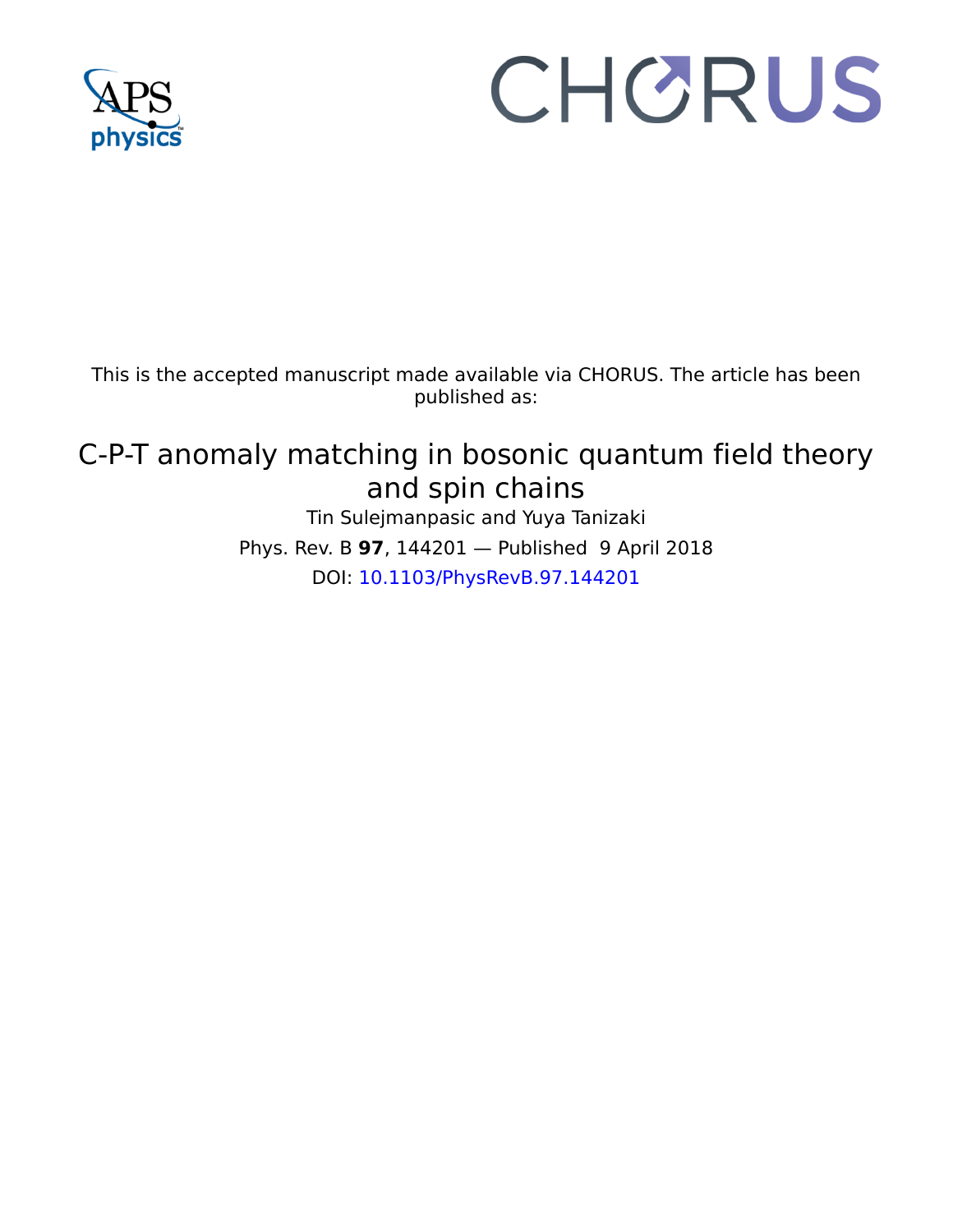# C-P-T anomaly matching in bosonic quantum field theory and spin chains

Tin Sulejmanpasic<sup>1</sup> and Yuya Tanizaki<sup>2,[∗](#page-12-0)</sup>

 $1$ Philippe Meyer Institute, Physics Department, École Normale Supérieure,

PSL Research University, 24 rue Lhomond, F-75231 Paris Cedex 05, France

<sup>2</sup>RIKEN BNL Research Center, Brookhaven National Laboratory, Upton, NY 11973, USA

(Dated: March 29, 2018)

We consider the  $O(3)$  nonlinear sigma model with the  $\theta$ -term and its linear counterpart in 1+1D. The model has discrete time-reflection and space-reflection symmetries at any  $\theta$ , and enjoys the periodicity in  $\theta \to \theta + 2\pi$ . At  $\theta = 0, \pi$  it also has a charge-conjugation C-symmetry. Gauging the discrete space-time reflection symmetries is interpreted as putting the theory on the nonorientable  $\mathbb{R}P^2$  manifold, after which the  $2\pi$  periodicity of  $\theta$  and the C symmetry at  $\theta = \pi$  are lost. We interpret this observation as a mixed 't Hooft anomaly among charge-conjugation  $C$ , parity  $P$ , and time-reversal T symmetries when  $\theta = \pi$ . Anomaly matching implies that in this case the ground state cannot be trivially gapped, as long as  $C, P$  and  $T$  are all good symmetries of the theory. We make several consistency checks with various semi-classical regimes, and with the exactly solvable XYZ model. We interpret this anomaly as an anomaly of the corresponding spin-half chains with translational symmetry, parity and time reversal (but not involving the  $SO(3)$ -spin symmetry), requiring that the ground state is never trivially gapped, even if  $SO(3)$  spin symmetry is explicitly and completely broken. We also consider generalizations to  $\mathbb{C}P^{N-1}$  models and show that the  $C-P-T$  anomaly exists for even N.

### I. INTRODUCTION

Spin chains are often effectively described by nonlinear or linear sigma models in 1+1D. In particular, Haldane showed<sup>[1](#page-12-1)[,2](#page-12-2)</sup> that a quantum Heisenberg anti-ferromagnet in the limit of a large spin  $S$ , reduces to the nonlinear sigma model in  $1+1D$  with the target space  $S^2$  (the Bloch sphere). This model is referred to, conventionally, as the  $O(3)$  nonlinear sigma model. Importantly Haldane showed that a natural topological  $\theta$ -term given by  $\theta = 2\pi S$  arises from the microscopic model, and argued that the integer and half-integer spin fall separately into two universality classes since the partition function of the  $O(3)$  model is invariant under the shifts of  $\theta$  by  $2\pi$ . Indeed the spin-1/2 Heisenberg antiferromagnet is exactly solvable by the Bethe ansatz, and is gapless, while the AKLT model<sup>[3](#page-12-3)</sup> as well as numerous simulations of the  $\theta = 0$  nonlinear sigma model show a gapped spectrum, often referred to as the Haldane gap.

The different behavior of the two regimes can be traced back to the Lieb-Schultz-Mattis (LSM) theorem<sup>4-[6](#page-12-5)</sup>, which states that in the half-integer spin case, spin chains either have to be gapless or break translational symmetry[7](#page-13-0) . No similar statement exists for integer spin systems. The underlying reason of the LSM theorem is that the  $SO(3)$  spin symmetry acts projectively on the halfinteger spins.

It has recently come to light that the LSM theorem manifests itself as 't Hooft anomaly in the effective theory (see e.g. Refs. $8-10$  $8-10$  which touch upon this connection). The 't Hooft anomaly can be summarized as an inability to gauge a particular symmetry group without introducing non-local terms in the action. Unlike quantum anomalies, 't Hooft anomalies do not invalidate the global symmetry, but instead give powerful constraints on the IR physics. The 't Hooft anomaly matching condition

was originally proposed for continuous chiral symmetry of gauge theories with massless fermions $11-13$  $11-13$ , where it was used to predict that chiral symmetry must be broken or the system must be in the conformal phase.

How 't Hooft anomalies constrain the infrared physics can be intuitively explained as follows (We review the anomaly matching more precisely in the Appendix [A\)](#page-9-0). For the sake of simplicity we will assume the theory possesses a symmetry group  $G_A \times G_B$ . Gauging a symmetry group  $G_A$  amounts to chopping up the space-time manifold into separate pieces, and stitching them back together up to a symmetry transformation in  $G_A$ . This procedure can also be thought of as endowing a system with twisted boundary conditions in the group  $G_A$  in various directions. If, in the presence of such twist, no local formulation of the theory is invariant under the  $G_B$ group, then it must be that the boundary twists in the group  $G_A$  have excited a state in the group  $G_B$ . This can only happen if the ground state is nontrivial. In this case, we say that there exists a mixed 't Hooft anomaly between the global symmetry group  $G_A$  and  $G_B$ .

In order to gauge symmetries with 't Hooft anomalies, nonlocal terms in the action are needed by definition. A typical way to achieve this is by extending the system into an auxiliary "bulk" direction which is in the symmetry-protected topological (SPT) phase. The anomaly inflow<sup>[14](#page-13-5)</sup> from the bulk SPT phase shows that the 't Hooft anomaly is renormalization-group invariant. The consequence of this anomaly matching condition is that the vacuum cannot be trivially gapped, and must either have a long-range order (i.e. spontaneous symmetry breaking), long-range entanglement (i.e. topological order) or infinite correlation length (i.e. gapless excita-tions)<sup>[15–](#page-13-6)[19](#page-13-7)</sup>. We emphasize that the auxiliary SPT bulk phase is not necessary to realize "the boundary" system, and is a priori a mathematical tool. Nevertheless a bulk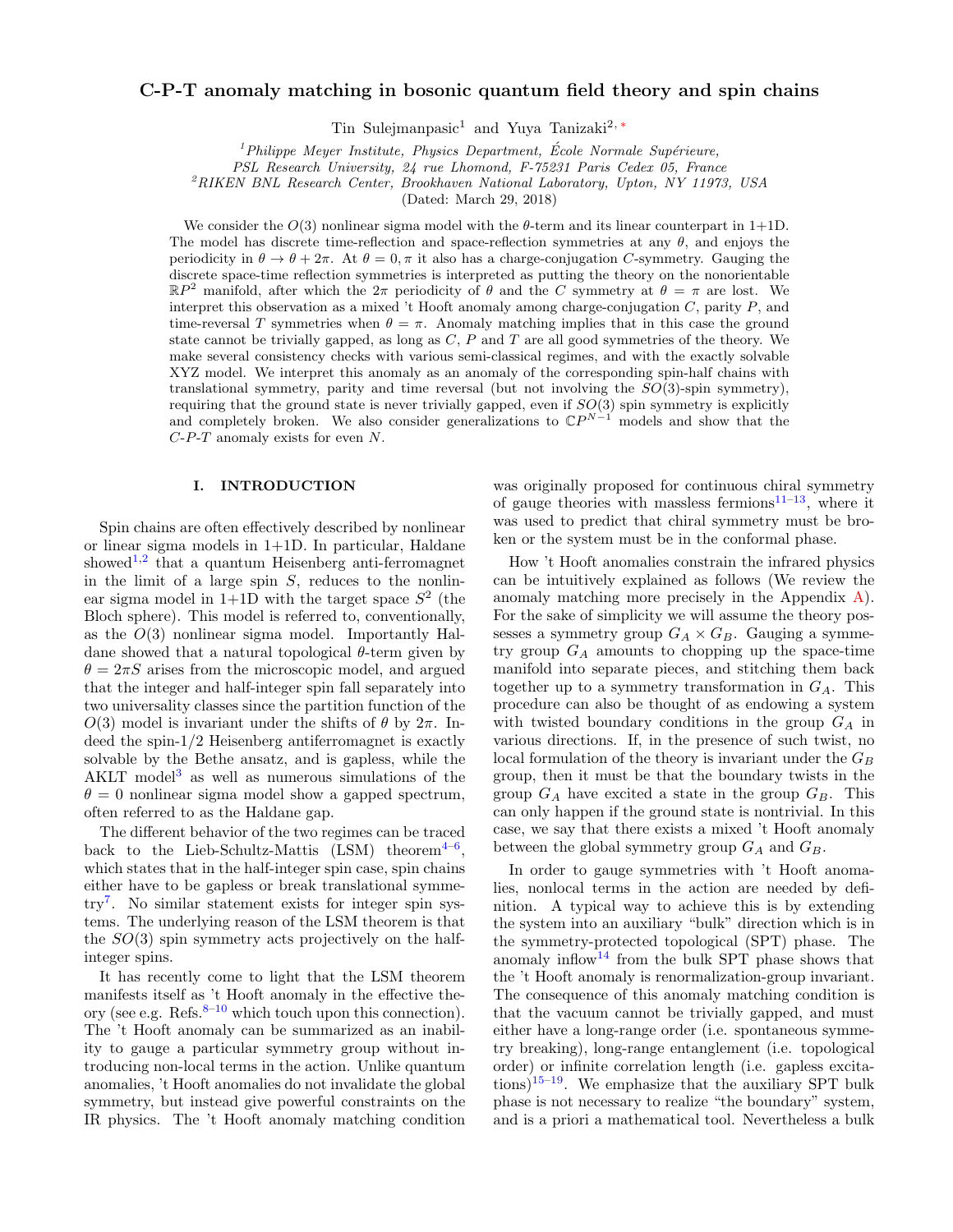may exist, and systems which are 't Hooft anomalous may be realized as a boundary of some SPT bulk state.

In previous studies<sup>[20–](#page-13-8)[22](#page-13-9)</sup>, it was shown that the  $\mathbb{C}P^{N-1}$ sigma model at  $\theta = \pi$  has an 't Hooft anomaly involving two-form gauge field between symmetries  $SU(N)/\mathbb{Z}_N$ and charge conjugation C. For  $N = 2$ , it is the  $O(3)$ nonlinear sigma model and reproduces the Haldane conjecture for half-integer spins, so this 't Hooft anomaly matching corresponds to the conventional LSM theorem requiring the spin- $SO(3)$  (or rather it's  $O(2)$  subgroup) and lattice translational symmetries. Similar 't Hooft anomalies involving discrete symmetries have also been of recent interest in various gauge theories $20,23-29$  $20,23-29$  $20,23-29$ .

In this paper, we show that a certain class  $1+1D$ systems with a topological term have another kind of 't Hooft anomaly which does not require the  $SO(3)$  spin symmetry to be preserved at all. More concretely, we show that the  $O(3)$  nonlinear sigma model at  $\theta = \pi$  has a mixed 't Hooft anomaly for the time-reversal  $T$ , spatial reflection  $P$ , and charge conjugation  $C$  symmetries. We call this 't Hooft anomaly as a  $C-P-T$  anomaly. Ref.<sup>[9](#page-13-12)</sup> also discussed<sup>1</sup> anomalies which do not involve the  $SO(3)$  spin symmetry. However these are claimed to be IR emergent anomalies, involving spatial translations only. In contrast the anomaly we discuss here are fundamental anomalies of the underlying system, of the LSM-type, and they involve time-reversal and parity as well as spatial translations. The implication therefore is that the C-P-T anomaly is a different kind of LSM theorem for spin chains which preserve parity, time reversal, and lattice translational symmetries $30,31$  $30,31$ , but not necessarily the  $SO(3)$  spin symmetry.

To show its existence, we put the theory on the nonorientable manifold  $\mathbb{R}P^2$ , along with certain boundary conditions on the fields, which amounts to gauging the T and  $CP$  symmetry (see also<sup>32-[39](#page-13-16)</sup> for related works). We find that the topological charge of the  $O(3)$  sigma model becomes quantized to half integers on  $\mathbb{R}P^2$ , and the charge conjugation symmetry at  $\theta = \pi$  is explicitly broken. Furthermore we show that there is no local counterterm to eliminate this  $C$  breaking. In addition we generalize the  $C$ -P-T anomaly to the case of  $\mathbb{C}P^{N-1}$  model when  $N$  is even.

We check that the constraint by the anomaly matching is consistent with the known results about our model and what is known about the corresponding spin systems, such as the XXZ and the XYZ model which are exactly solvable. We also discuss consistency of the anomaly with the semi-classical regimes. This will be helpful for clear understanding of how the anomaly matching is realized in this system. Finally we briefly discuss the 't Hooft anomaly of the underlying lattice system.

The paper is organized as follows: In Sec. [II,](#page-2-0) we explain

the  $O(3)$  nonlinear sigma model and its discrete symmetries  $C, P^*, T$ . In Sec. [III,](#page-3-0) we compute the 't Hooft anomaly for  $C, P^*$ , and T symmetries, and discuss semiclassical limits of the system. In Sec. [IV,](#page-8-0) we discuss the generalization of the  $C$ -P-T anomaly for the  $\mathbb{C}P^{N-1}$ model for even  $N$ . In Sec. [V](#page-8-1) we discuss the anomaly in the underlying lattice system. We give conclusions in Sec. [VI.](#page-9-1) In Appendix [A,](#page-9-0) we give a brief review on anomaly matching.

# <span id="page-2-0"></span>II. O(3) NONLINEAR SIGMA MODEL

We will consider the  $O(3)$  (i.e.  $S^2$  target space) nonlinear sigma model in two-dimension with a  $\theta$  term. The Lagrangian is

<span id="page-2-1"></span>
$$
\mathcal{L} = |dn|^2 + \frac{i\theta}{8\pi} \mathbf{n} \cdot (d\mathbf{n} \times d\mathbf{n}), \tag{1}
$$

where  $\mathbf{n} = (n_1, n_2, n_3)$  is the unit vector,  $\mathbf{n}^2 = 1$ . The second term ( $\equiv i\theta Q$ ) is the topological theta term of the action, where  $Q \in \mathbb{Z}$  on a closed orientable manifold. As a consequence, the partition function is periodic with respect to  $\theta \to \theta + 2\pi$ .

We will first focus on model  $(1)$ . However it is worth noting that everything we say will hold also for

<span id="page-2-3"></span>
$$
|Du|^2 + m^2|u|^2 + V(u) + \frac{1}{4e^2}F \wedge \star F + \frac{i\theta}{2\pi}F,
$$
 (2)

where  $u = (u_1, u_2)$  is a scalar doublet,  $D = d + iA$  is the  $U(1)$  gauge-covariant derivative,  $F = dA$  is the field strength,  $V(u)$  is a gauge invariant potential of u obeying the relevant symmetries. The two models are equivalent if we set  $u^{\dagger}u = 1, V(u) = 0$  and the  $F^2$  term is dropped.

The system  $(1)$  has a time-reversal<sup>2</sup> and parity (or equivalently – reflection) symmetry

<span id="page-2-2"></span>
$$
T(\mathbf{n}(x,t)) = -\mathbf{n}(x,-t) \tag{3a}
$$

$$
P^*(\mathbf{n}(x,t)) = -\mathbf{n}(-x,t) \tag{3b}
$$

at any  $\theta$ . Notice that we use the asterisk on P. This is because this transformation has two interpretations: either as a CP symmetry of the field theory or a bondcentered parity symmetry of the underlying spin-chain.

Let us explain this a bit more. The above theory is believed to be an effective theory of an anti-ferromagnetic spin-chain. The chain has a translational symmetry which is a symmetry of the Hamiltonian. The continuum limit then requires that spin  $s_i$  at site i is related to the Néel vector  $n_i$  at the same site by  $n_i = (-1)^i s_i$ , i.e.

<sup>1</sup> We thank Z. Komargodski for pointing out this reference to us, which motivated our current work.

 $2$  How time-reversal – an anti-unitary symmetry – acts in the Euclidean path integral is slightly subtle and is addressed in the appendix [C.](#page-11-0) The result is simple enough, as it amounts to the reversal in time in the Euclidean Lagrangian (without complex conjugation), without affecting the limits of the time integration.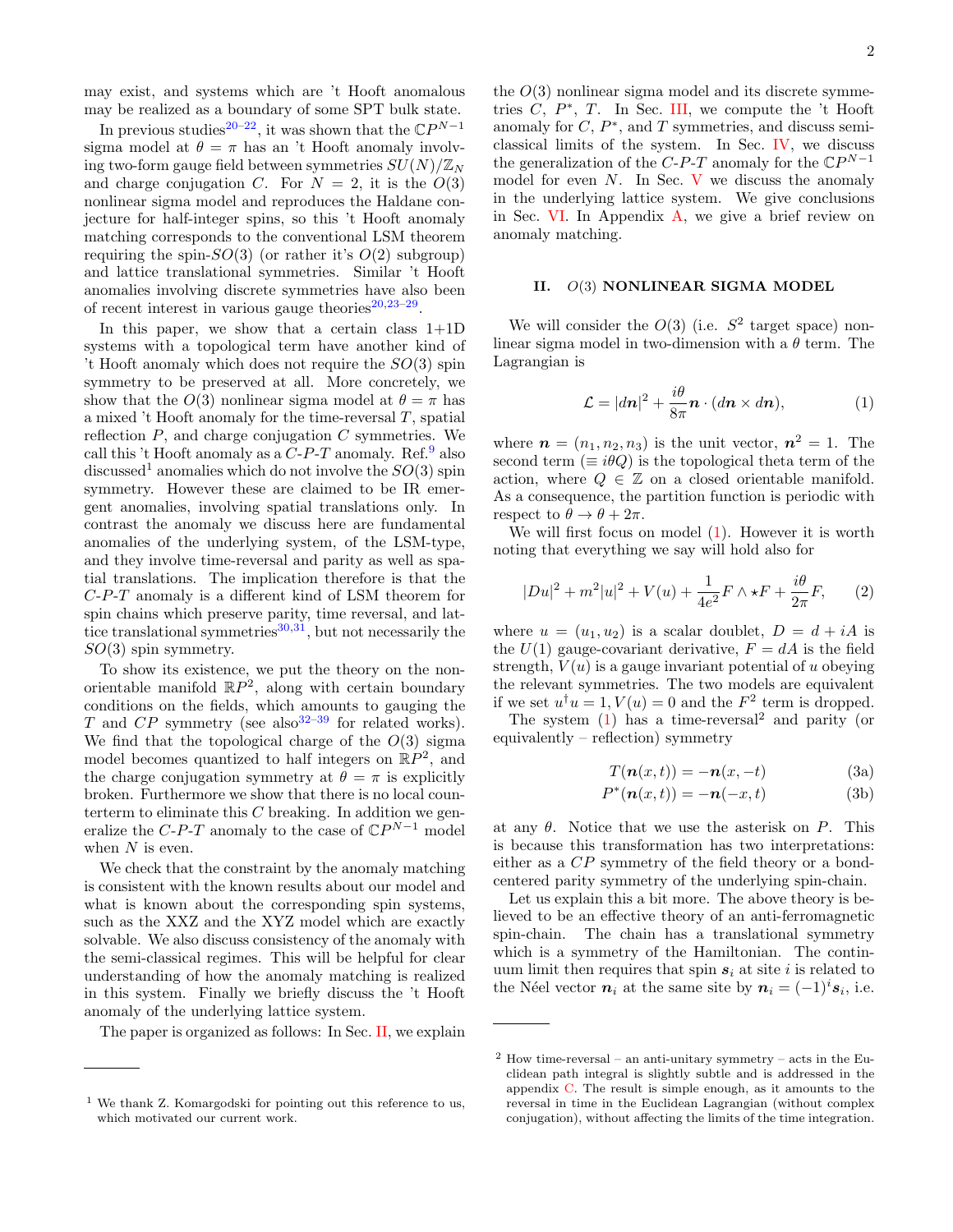

<span id="page-3-1"></span>FIG. 1: A cartoon of a spin chain without mod 2 translational symmetry. The red/blue links indicate that the interactions are different. The dashed line indicates the axis around which parity is a good symmetry.

the N'eel vector is staggered by a different sign on the two sublattices. The translation symmetry by a single lattice unit therefore changes the sign of the N´eel vector. So in the field theory description [\(1\)](#page-2-1), this  $\mathbb{Z}_2$  translational symmetry (mod 2) is mapped to the charge conjugation symmetry

$$
C(\mathbf{n}(x,t)) = -\mathbf{n}(x,t). \tag{4}
$$

and it is only a symmetry of [\(1\)](#page-2-1) when  $\theta = 0, \pi$ . Hence the arbitrary  $\theta$  corresponds to the absence of the mod 2 translational symmetry. Microscopically the lack of  $\mathbb{Z}_2$  translational symmetry is sketched in Fig. [1,](#page-3-1) where red and blue bonds denote different anti-ferromagnetic interactions. Notice that the parity around the midpoint of any link is a good symmetry. This parity acts by interchanging the two sub-lattices, which has the effect of changing the Néel order parameter  $n \to -n$ . So the operator  $P^*$  is a link-centered parity of the underlying microscopic theory<sup>3</sup>.

On the other hand  $P^*$  could also correspond to the vertex centered reflection followed by a  $\mathbb{Z}_2$  translation symmetry as well. Since the  $\mathbb{Z}_2$  translation symmetry is mapped to the C-symmetry in field theory we would call the combination of the two the CP symmetry.

In fact the model [\(1\)](#page-2-1) is equivalent to the  $\mathbb{C}P^1$  model, where instead of  $n$  fields we write the action in terms of the  $u = (u_1, u_2)$  — a complex  $SU(2)$  doublet, and  $A = -iu^{\dagger}du$  — the auxiliary gauge field. It can be checked (see below) that the  $P^*$  symmetry acts on the theory as the  $CP$  symmetry, where  $C$  is charge conjugation. Indeed, the  $O(3)$  sigma model [\(1\)](#page-2-1) has the CPT invariance: We have  $n(x, t) \rightarrow n(-x, -t)$ , by Lorentz invariance, and  $P^*$  in [\(3\)](#page-2-2) is the CPT partner of the timereversal symmetry T.

# <span id="page-3-0"></span>III. GAUGING  $P^*$  AND T SYMMETRIES

We will now show that at  $\theta = \pi$  there exists a mixed 't Hooft anomaly between  $T, P$  and  $C$  symmetry. To see this, let us first place the system on a 2-torus, so that the coordinate  $x \in [-L/2, L/2]$  and  $t \in [-\beta/2, \beta/2]$ . The fields obey boundary conditions

$$
\mathbf{n}(x+nL,t+m\beta) = \mathbf{n}(x,t), \quad \forall n,m \in \mathbb{Z}. \tag{5}
$$

The path integral over all the possible configurations with this boundary condition gives the ordinary partition function of the system.

Now we wish to gauge the  $P^*$  and T symmetries [\(3\)](#page-2-2) in order to detect the 't Hooft anomaly involving them. To that end, we put the theory on a non-orientable manifold by imposing the boundary conditions

<span id="page-3-2"></span>
$$
\mathbf{n}(L/2, t) = T(\mathbf{n}(-L/2, t)) = -\mathbf{n}(-L/2, -t), \quad \text{(6a)}
$$

$$
\mathbf{n}(x,\beta/2) = P^*(\mathbf{n}(x,-\beta/2)) = -\mathbf{n}(-x,-\beta/2). \quad \text{(6b)}
$$

We interpret these boundary conditions as putting the background gauge fields for the symmetries [\(3\)](#page-2-2) along the two cycles of the torus<sup>4</sup>. Quick thought reveals that the boundary conditions render the manifold topologically equivalent to a disc D with any two opposing points on its boundary identified. This manifold is a projective plane  $\mathbb{R}P^2$  and is non-orientible.

# <span id="page-3-3"></span>A. Topological charge on  $\mathbb{R}P^2$

We wish to show that with these boundary conditions [\(6\)](#page-3-2) the quantization of topological charge is in halfinteger units. Namely the topological charge is  $Q =$ 1/2 mod 1. In fact we can see this already by considering  $\mathbb{R}P^2$  to be topologically a disk, with opposing points on the boundary of the disc identified up to a transformation  $n \to -n$ . An example of such a configuration is given by  $\mathbf{n} = (\sin(\theta)\cos(\phi), \sin(\theta)\sin(\phi), \cos(\theta))$ , where

 $3$  The situation is reminiscent to identifying a field-theory  $CT$  symmetry with the microscopic  $T$ -symmetry as in Ref.<sup>[40](#page-13-17)</sup>.

<sup>4</sup> The twist in the in the temporal direction can be interpreted as an insertion of a parity symmetry operator into the thermal partition function. This can be interpreted as the presence of a nontrivial parity  $\mathbb{Z}_2$  gauge field in the temporal direction. Similarly spatial gauge fields were constructed in Ref. $41$ , to generalize the notion of gauge fields in the spatial directions. We apply the same logic to the time-reversal symmetry, and implement time reversal at some point along the spatial circle. However we here emphasize that since the time-reversal symmetry is an antiunitary symmetry, we do not know whether a Hilbert space interpretation of twists exists, i.e. whether it makes sense to gauge the T-symmetry with a temporal gauge field. Part of the problem is that there is a difficulty of defining the T-operator insertion into the partition function, because trace of the antilinear operator is not invariant under the basis change. This is why we circumvent this problem by applying the gauge field of the  $T$  symmetry along the spatial direction.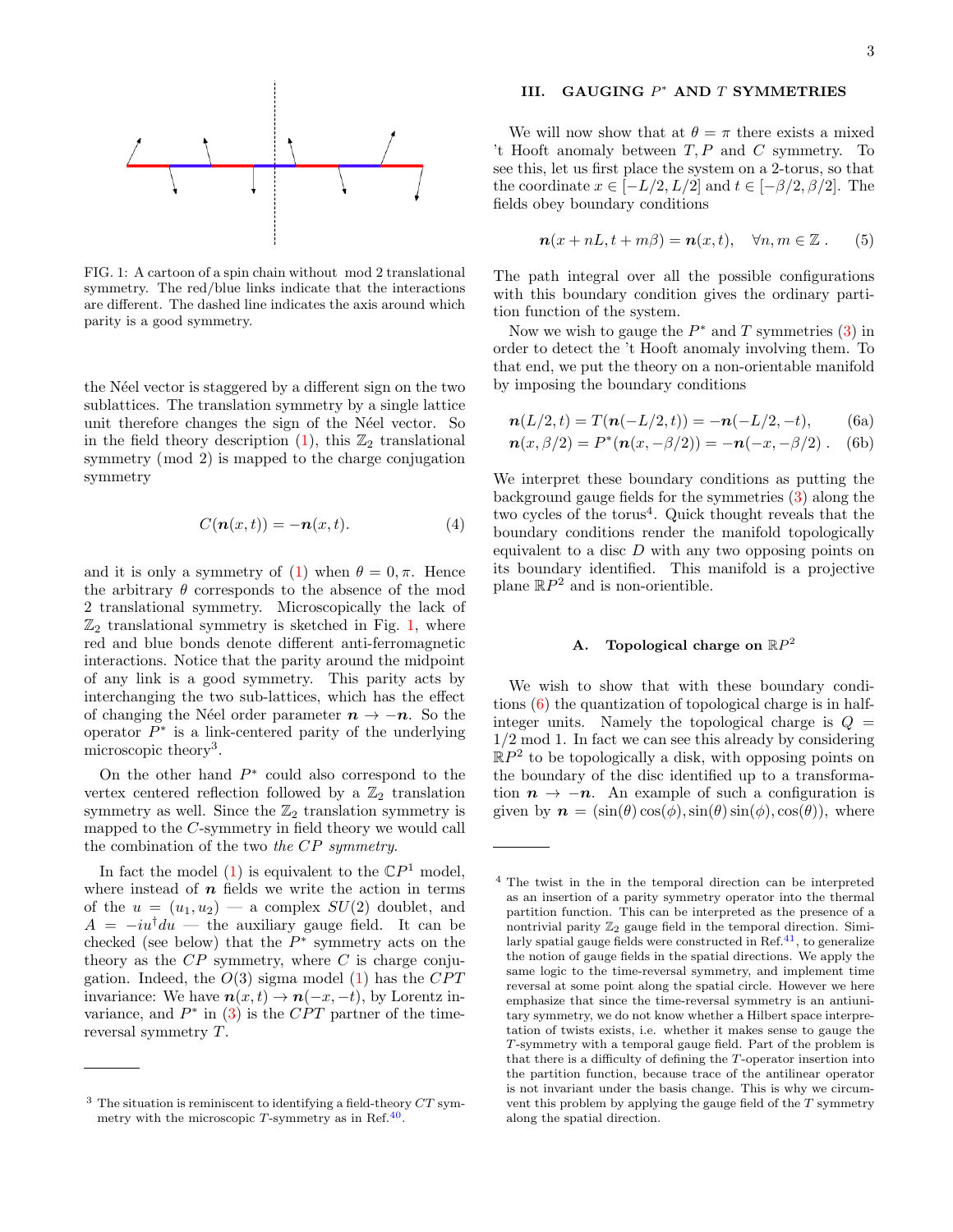



<span id="page-4-0"></span>FIG. 2: A figure of a half-instanton configuration on a disk  $\mathbb{R}P^2$ , which is topologically a disk whose opposite points on the edges are identified up to a transformation  $n \to -n$ . The red arrows represent the unit vector  $n$ . It is clear that the configuration depicted has a half-integer winding number.

we parametrize the disk  $D$  by the stereographic projection  $(x, y) = (\sin(\theta) \cos(\phi), \sin(\theta) \sin(\phi))$  for  $0 \le \theta \le \pi/2$ and  $-\pi \leq \phi \leq \pi$  (see Fig. [2\)](#page-4-0). The topological charge is

$$
Q = \frac{1}{8\pi} \int_0^{\pi/2} d\theta \int_{-\pi}^{\pi} d\phi \, 2\mathbf{n} \cdot (\partial_\theta \mathbf{n} \times \partial_\phi \mathbf{n})
$$
  
= 
$$
\frac{1}{4\pi} \int_0^{\pi/2} d\theta \int_{-\pi}^{\pi} d\phi \sin(\theta) = \frac{1}{2}.
$$
 (7)

This configuration indeed has a half-integer winding number. This configuration is sketched in Fig. [2,](#page-4-0) and it obviously covers only the half of the target space  $S^2$ .

Let us now prove that all configurations have a halfintegral winding number. To do this it is useful to use the  $\mathbb{C}P^1$  parametrization, i.e. to define

$$
n = u^{\dagger} \tau u \; , \tag{8}
$$

where  $u \in \mathbb{C}^2$  with the constraint  $u^{\dagger}u = 1$ . Here,  $\tau$  is the Pauli matrix,  $[\tau^a, \tau^b] = 2i\varepsilon^{abc}\tau^c$ . This parametrization has a  $U(1)$  gauge symmetry  $u \to e^{i\phi}u$ . Then it can be shown that

$$
\frac{i}{4}\int \mathbf{n} \cdot (d\mathbf{n} \times d\mathbf{n}) = \int du^{\dagger} \wedge du = i \int dA \qquad (9)
$$

where we defined

$$
A = -iu^{\dagger} du. \tag{10}
$$

This is a  $U(1)$  gauge field.

Note that in this parametrization, the transformation  $n \to -n$  corresponds to  $u \to i\tau^2 u^*$ , where \* denotes complex conjugation. Therefore we have that  $u$  and  $A$ transform as

$$
T(u(x,t)) = i\tau^2 u^*(x, -t),
$$
\n(11)

$$
P^*(u(x,t)) = i\tau^2 u^*(-x,t) , \qquad (12)
$$

while

$$
T(A_x(x,t)) = -A_x(x,-t),
$$
\n(13)

$$
T(A_t(x,t)) = A_t(x, -t),
$$
\n(14)

$$
P^*(A_x(x,t)) = A_x(-x,t),
$$
\n(15)

$$
P^*(A_t(x,t)) = -A_t(-x,t) . \tag{16}
$$

The T transformation is the usual transformation of the gauge fields under time-reversal<sup>5</sup> . On the other hand the  $P^*$  transformation is not what we usually call parity transformations. Instead in this context it is identified with  $CP$  (see discussion below  $(3)$ ).

Once we have established the transformations, we can shift our attention entirely to the gauged linear sigma model, of the type [\(2\)](#page-2-3), and everything we say below is equally applicable to this case.

The boundary conditions [\(6\)](#page-3-2) turn into

<span id="page-4-1"></span>
$$
u(L/2, t) = ie^{i\varphi(t)}\tau^2 u^*(-L/2, -t)
$$
\n(17a)

$$
u(x, \beta/2) = ie^{i\tilde{\varphi}(x)}\tau^2 u^*(-x, -\beta/2) . \tag{17b}
$$

and

$$
A_t(L/2, t) = A_t(-L/2, -t) + \partial_t \varphi(t)
$$
 (18a)

$$
A_x(L/2, t) = -A_x(-L/2, -t)
$$
\n(18b)

$$
A_t(x, \beta/2) = -A_t(-x, -\beta/2)
$$
 (18c)

$$
A_x(x, \beta/2) = A_x(-x, -\beta/2) + \partial_x \tilde{\varphi}(x) \tag{18d}
$$

By plugging  $t = -\beta/2$  into the first equation of [\(17\)](#page-4-1), and  $x = -L/2$  into the second equation, we get

$$
u(L/2, -\beta/2) = ie^{i\varphi(-\beta/2)}\tau^2 u^*(-L/2, \beta/2)
$$
  

$$
u(-L/2, \beta/2) = ie^{i\tilde{\varphi}(-L/2)}\tau^2 u^*(L/2, -\beta/2).
$$

Complex conjugating the second equation, and plugging into the first, we get

$$
u(L/2, -\beta/2) = e^{i(\varphi(-\beta/2)) - i\tilde{\varphi}(-L/2) + \pi)} u(L/2, -\beta/2) ,
$$
\n(19)

hence we conclude that

$$
\varphi(-\beta/2) - \tilde{\varphi}(-L/2) = \pi \mod 2\pi . \tag{20}
$$

Similarly, by putting  $t = \frac{\beta}{2}$  in the first, and  $x = L/2$ in the second equation of  $(17)$  we get

$$
\varphi(\beta/2) = \tilde{\varphi}(L/2) \text{ mod } 2\pi . \tag{21}
$$

The result is summarized in Fig. [3.](#page-5-0)

Now we are ready to evaluate the  $\theta$ -term on the  $\mathbb{R}P^2$ manifold which arose from gauging the  $P^*$  and T symmetries. For this purpose we will consider  $RP^2$  to be a

<sup>5</sup> An easy way to see this is that the coupling of the gauge field to the conserved current  $A_{\mu}j^{\mu}$  must be invariant under the T transformation. Now under the T-transformation the charge density is invariant  $\rho_t$ , however the spatial current  $j_x$  flips sign under T.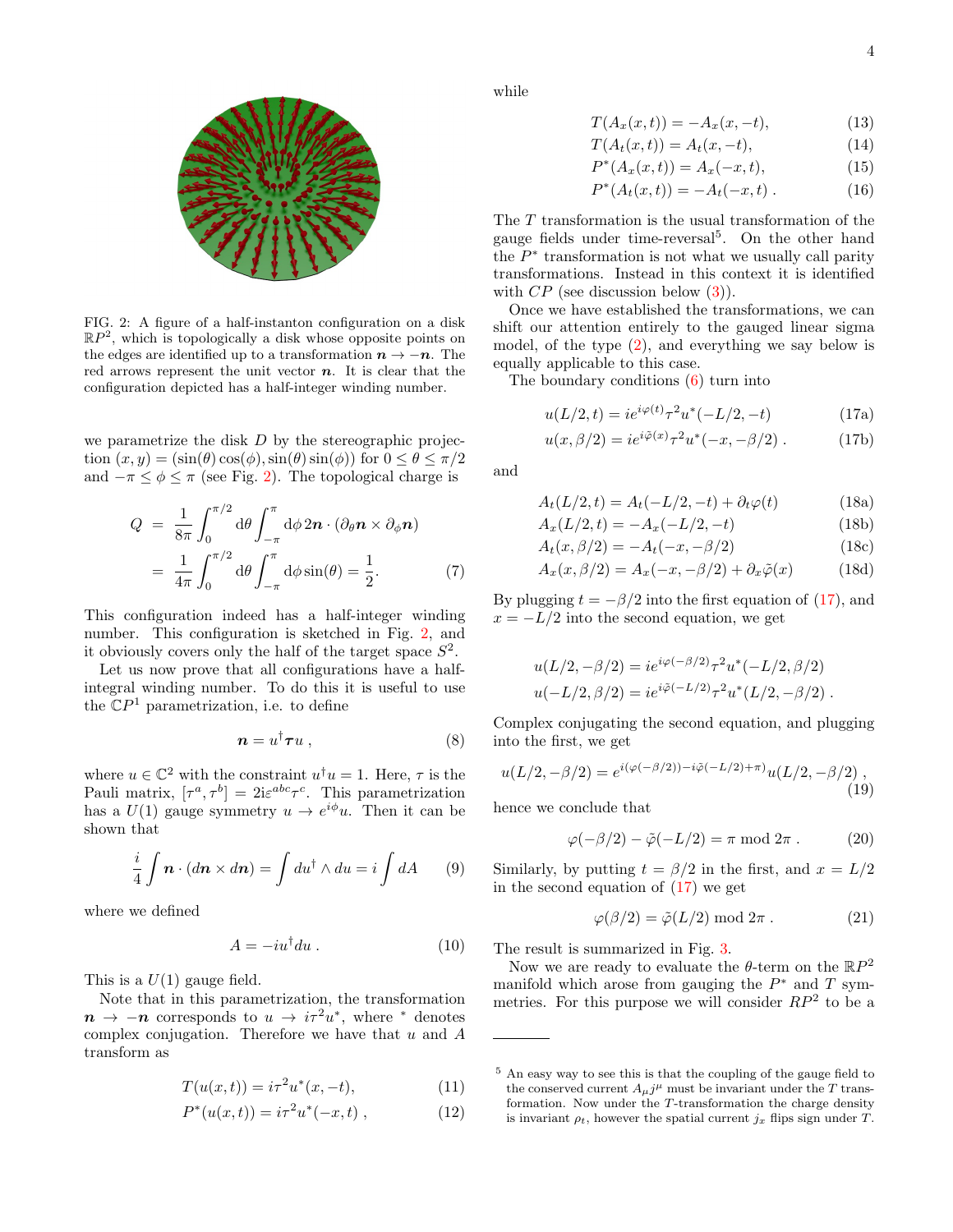

<span id="page-5-0"></span>FIG. 3: A figure illustrating the twisted boundary condition for reflection symmetries with the  $\mathbb{C}P<sup>1</sup>$  representation.

filled rectangle  $R$  depicted in Fig. [3,](#page-5-0) where horizontal axis represents space and vertical axis represents Euclidean time. The upper and lower edges of the rectangle are identified modulo the  $P^*$  transformation which reverses space, while the left and right edges are identified modulo T-transformation which reverses time, which is indicated by the arrows of the respective edges. We write

$$
\int_{R} dA = \int_{\partial R} A,\tag{22}
$$

where the integral on the right is along the boundary of our open rectangle R. Now we obtain that

<span id="page-5-1"></span>
$$
\int_{R} dA = \int_{-L/2}^{L/2} (A_x(-x, -\beta/2) - A_x(x, \beta/2)) dx
$$

$$
+ \int_{-\beta/2}^{\beta/2} (A_t(L/2, t) - A_t(-L/2, -t)) dt
$$

$$
= - \int_{-L/2}^{L/2} \partial_x \tilde{\varphi}(x) dx + \int_{-\beta/2}^{\beta/2} \partial_t \varphi(t) dt
$$

$$
= -\tilde{\varphi}(L/2) + \tilde{\varphi}(-L/2) + \varphi(\beta/2) - \varphi(-\beta/2)
$$

$$
= \pi \quad (\text{mod} 2\pi).
$$
 (23)

where we identified the appropriate  $P^*$  and T relations on the upper/lower and left/right edges of Fig. [3](#page-5-0) respectively. This shows that all the configurations with boundary conditions [\(6\)](#page-3-2) have a half integral winding number.

# B. Non-periodicity in  $\theta$  and the mixed 't Hooft anomaly between  $T, P$  and  $C$

As we already discussed the model [\(1\)](#page-2-1) has T and  $P^*$  (=  $\mathcal{CP}$ ) symmetries for any value of  $\theta$ . We have showed above how we can put background gauge fields for the T and  $P^*$  symmetry. However the model also has another symmetry  $n(x,t) \to -n(x,t)$  when  $\theta = 0, \pi \text{ mod } 2\pi$ , i.e. the charge conjugation C. When  $\theta = \pi$ , the C-symmetry is a symmetry because the winding number is quantized in integer units. Similarly the partition function is a periodic function of  $\theta$  because of this quantization.

However as we already saw when we gauge the T and P ∗ symmetries, the quantization of topological charge is

in half-integer units, and the periodicity of the partition function with respect to  $\theta \to \theta + 2\pi$  is ruined. For  $\theta = \pi$ this has a consequence that the C symmetry is not a symmetry in the presence of the  $T$  and  $P^*$  gauge fields. Equation [\(23\)](#page-5-1) shows that the partition function on the non-orientable manifold  $\mathbb{R}P^2$ ,  $\mathcal{Z}_{\mathbb{R}P^2}$ , is changed under C as

<span id="page-5-2"></span>
$$
\mathcal{Z}_{\mathbb{R}P^2} \to (-1)^{2S} \mathcal{Z}_{\mathbb{R}P^2} \tag{24}
$$

with  $\theta = 2\pi S$ , and the C symmetry is broken while it is a good symmetry on any orientable manifolds.

We interpret this as the mixed 't Hooft anomaly between T,  $P^*$ , and C at  $\theta = \pi$ . For that purpose, we must check that the anomaly [\(24\)](#page-5-2) is not fake, i.e. it cannot be canceled by the local counterterm to the action. To show it, we have to look at all the possible  $(1+1)$ D local actions as we shall do below.

In fact, the possible local counterterm is characterized by the topological action depending on the gauge fields for  $T, P^*$ , and it is given by

<span id="page-5-3"></span>
$$
S_{\text{counter}} = i\pi \int_{\mathbb{R}P^2} w_1(E)^2.
$$
 (25)

Here, E is the real-vector bundle on  $\mathbb{R}P^2$  whose section defines the real-vector field  $n$ , and  $w_1(E) \in H^1(\mathbb{R}P^2, \mathbb{Z}_2)$ is the first Stiefel-Whitney class, which is the obstruction of orientation.

Let us explain the notation a bit. We can consider  $w_1$ to be the  $\mathbb{Z}_2$  gauge field for the T and  $P^*$  symmetry. So if the integral of  $w_1$  over some 1-cycle is nontrivial, it means that a transformation reversing the orientation of spacetime and flipping  $n \to -n$  is applied as one traverses the cycle. Further, notice that what we have shown in the previous section is that

$$
e^{i\int F} = e^{i\pi \int w_1^2} . \tag{26}
$$

The right hand side is trivial on an orientable manifold, as it should be.

The second Stiefel-Whitney class  $w_2(E) \in$  $H^2(\mathbb{R}P^2, \mathbb{Z}_2)$  is also a candidate for the counterterm. On 2-dimensional manifolds, however, there is a relation  $w_2(E) = w_1(E)^2 (\equiv w_1(E) \cup w_1(E))$  due to vanishing of the second Wu class, and thus this topological action [\(25\)](#page-5-3) is the unique possible counterterm (see, e.g., Appendix of Ref.<sup>[42](#page-14-0)</sup>). Here,  $\cup$  is the cup product. The above integral does not vanish on the non-orientable manifold, while it always vanishes on orientable manifolds modulo  $2\pi$ . The charge conjugation does not change the counterterm  $S_{\text{counter}}$  at all, and thus it cannot eliminate the anomaly [\(24\)](#page-5-2).

Finally notice that if we continuously deform a theory by changing its  $\theta$  term by  $2\pi$ , we generate a counterterm  $S_{\text{counter}}$ . If the theory is defined on a manifold with boundaries, the partition function is supplemented with a factor  $e^{S_{\text{counter}}}$ , which requires that the boundaries are carrying Kramers' doublets<sup>[42](#page-14-0)</sup>.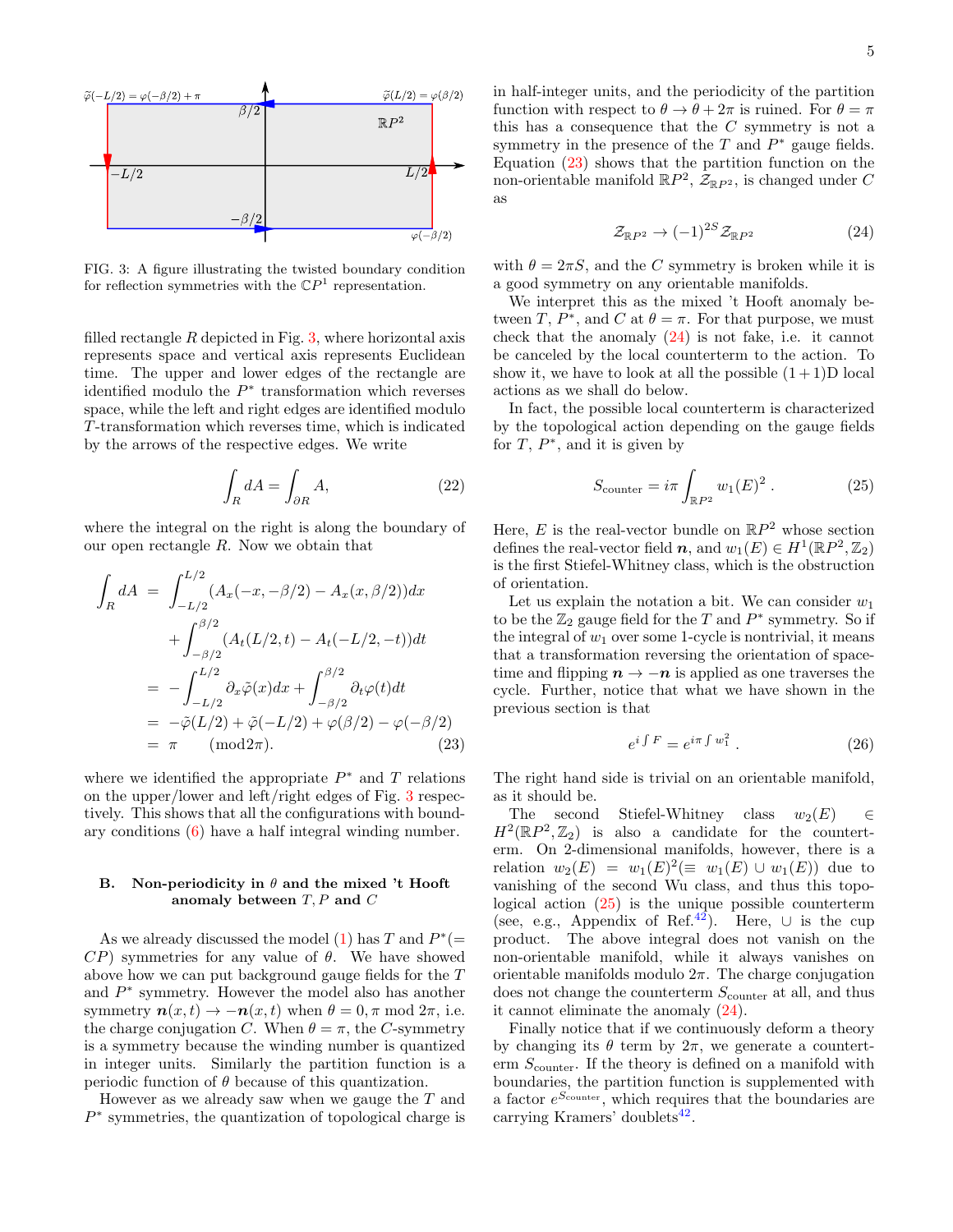We therefore have an 't Hooft anomaly between  $T, P$ and C symmetries at  $\theta = \pi$ . The anomaly matching claims that the system must either

- break C, P, or T symmetry spontaneously<sup>6</sup>,
- have massless excitations (conformal behavior), or
- have long-range entanglement (topological order).

For 1D spin chains, it is shown that the topological order does not appear<sup>[30](#page-13-13)</sup>. Therefore, we can conclude that the system is conformal or breaks one of the discrete symmetries if the field theory appears as a low-energy description of the spin model. When the field theory does not have the UV Hamiltonian of the 1D spin systems, however, this additional constraint does not apply. In fact we will show that a topological phase can arise as a limit, in section Sec. [III C.](#page-6-0) This scenario is quite esoteric however, and arises only if the charge-2 Higgs field has a runaway potential. Since we are unaware of of a scenario which would contain a charge-2 condensing Higgs field<sup>7</sup>, let alone one with a runaway potential, we will exclude this possibility from our considerations.

We can make a stronger conclusion by taking into account the spin rotation symmetry  $SO(3)$ . In Refs.<sup>[21](#page-13-19)[,22](#page-13-9)</sup>, it is shown that there is a mixed 't Hooft anomaly between  $SO(3)$  and C, which derives the conventional LSM theorem. Therefore, we must match both the  $SO(3)$ -C and C-P-T anomalies for the  $O(3)$  sigma model at  $\theta = \pi$ . This means that, for instance, the spontaneous timereversal breaking is not enough to match the anomaly, because it matches the C-P-T anomaly but does not match the  $SO(3)$ -C anomaly. By taking into account the Coleman-Mermin-Wagner theorem<sup>[45](#page-14-1)[,46](#page-14-2)</sup>, the  $SO(3)$  symmetry cannot be broken spontaneously in two-dimension, and the anomaly is matched by

- spontaneous breaking of  $C$ , or
- conformal behavior

It is also interesting to consider the situation where  $SO(3)$  symmetry is broken down to some discrete subgroup  $K$  explicitly by additional interactions, and let us assume that there is the mixed anomaly between  $K$ and C as a remnant of the  $SO(3)$ -C anomaly. The K-C anomaly and the C-P-T anomalies are matched by

- spontaneous breaking of  $C$ ,
- spontaneous breaking of  $K$ , and of  $P$  or  $T$ , or
- conformal behavior

#### <span id="page-6-0"></span>C. Consistency checks of the anomaly

#### 1. Consistency with the XYZ model

We will now comment on the XYZ model which is exactly solvable, and see how its phases match the anomaly. This will provide more insight about anomaly matching for strongly-coupled cases. The Hamiltonian is given by

$$
H_{\text{XYZ}} = -\sum_{i=1}^{L} (J_x \tau_{x,i} \tau_{x,i+1} + J_y \tau_{y,i} \tau_{y,i+1} + J_z \tau_{z,i} \tau_{z,i+1}),
$$
\n(27)

with the periodic boundary condition,  $\tau_{L+1} = \tau_1$ , and this system is exactly solvable by the Bethe ansatz (see, e.g., Refs.[47,](#page-14-5)[48](#page-14-6)). This Hamiltonian still have a discrete  $K_4 = \mathbb{Z}_2 \times \mathbb{Z}_2$  subgroup<sup>8</sup> of  $SO(3)$  symmetry, so it is not completely generic. The model also possess, in addition to the spin  $K_4$  symmetry, the translational symmetry which is mapped to  $C$  in the field theory language, the time-reversal symmetry T and the bond-centered parity  $P^*(= CP)$ . Further in addition to the C-P-T mixed 't Hooft anomaly anomaly, it also possesses the mixed anomaly between<sup>9</sup>  $K_4$  and C.

Still, it is insightful to compare our anomaly with its ground-state structures. When  $J_x = J_y \equiv J$ , this is called the XXZ model. It preserves  $O(2) \subset SO(3)$  and its ground-state properties are parametrized with  $\Delta = J_z/J$ as follows: For  $\Delta > 1$ , the ground state is doubly degenerate, which is the ferromagnetic phase $10$ . The anomaly is matched by spontaneous  $T$  breaking. It also breaks the  $K_4$  down to  $\mathbb{Z}_2$ , and the spontaneous breaking of  $K_4$  and T is required to match both  $K_4$ -C anomaly and  $C-P-T$  anomaly<sup>11</sup>. For  $\Delta < -1$ , the ground state is nearly degenerate at finite  $L$ , and the difference between them vanishes as  $O(1/L)$  in the thermodynamic limit  $L \to \infty^{48}$  $L \to \infty^{48}$  $L \to \infty^{48}$ . This is the antiferromagnetic phase<sup>12</sup>, which breaks the mod 2 translational symmetry spontaneously (and T symmetry) in the thermodynamic limit. Therefore, the anomaly is matched by  $C$  and  $T$  breaking. When  $|\Delta|$  < 1, we have gapless excitations<sup>[48](#page-14-6)</sup>, called spinon, spin-wave and bound-state excitations, and they match the anomaly. For the most general XYZ model, it is sufficient to consider the case  $J_z > J_y \geq |J_x| \geq 0$  since it is known that the spectrum of the XYZ Hamiltonian is invariant under the flip of two  $J$ 's. This system is gapped, but we can construct the nearly degenerate state, whose energy difference from the ground-state energy rapidly

<sup>6</sup> If we assume the theory to be relativistic, and if we assume that the ground state does not break Lorentz symmetry spontanously, we must have that if T is broken, then  $P^*(= CP)$  must also be broken.

<sup>7</sup> It may be possible to obtain such exotic phases by realizing 1D systems as domain walls of higher dimensional systems, as in  $Refs.<sup>22,43</sup>$  $Refs.<sup>22,43</sup>$  $Refs.<sup>22,43</sup>$  $Refs.<sup>22,43</sup>$  (see also Ref.<sup>[44](#page-14-4)</sup>)

<sup>&</sup>lt;sup>8</sup>  $K_4$  is the Klein four group and is generated by  $\pi$  rotations of  $SO(3)$  around any two axis.

 $9$  See<sup>[10](#page-13-2)</sup> and the Appendix [B.](#page-10-0)

<sup>&</sup>lt;sup>10</sup> Those ground states are given by  $|\uparrow \uparrow \uparrow ... \uparrow \rangle$  and  $|\downarrow \downarrow \downarrow ... \downarrow \rangle$ .<sup>[48](#page-14-6)</sup>

<sup>&</sup>lt;sup>11</sup> Note that the effective theory of the ferromagnets is not described by the relativistic theory in the IR (see e.g.<sup>[49](#page-14-7)</sup>) because of the spin Berry phases. Hence breaking  $T$  without breaking  $P^*$  is allowed.

<sup>&</sup>lt;sup>12</sup> In the antiferromagnetic Ising limit,  $\Delta \ll -1$ , those two states are given by  $|\uparrow \downarrow \uparrow \downarrow \cdots \uparrow \downarrow \rangle \pm |\downarrow \uparrow \downarrow \uparrow \ldots \downarrow \uparrow \rangle$  for even L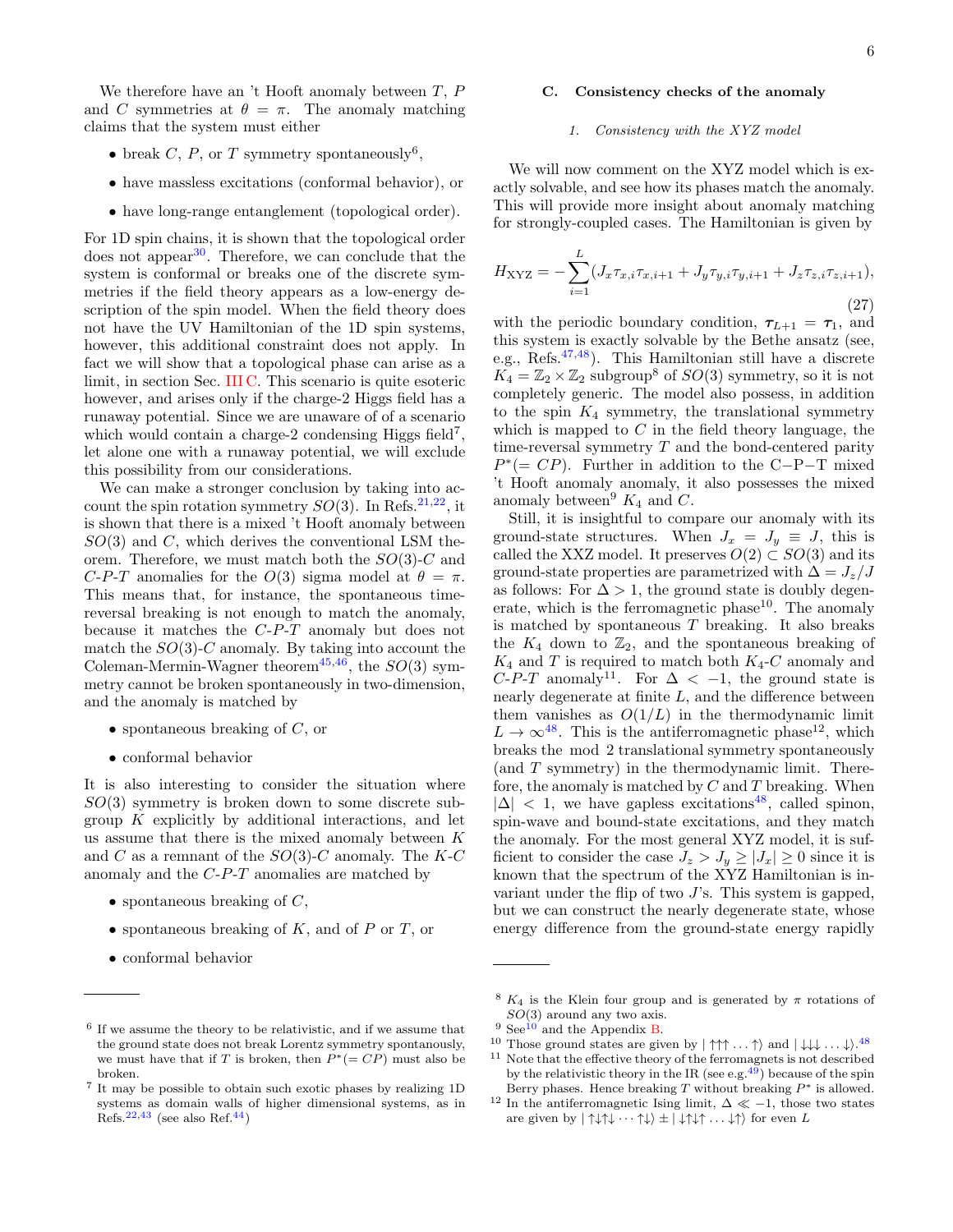decreases in the thermodynamics limit  $L \to \infty^{48}$  $L \to \infty^{48}$  $L \to \infty^{48}$ . Therefore, the anomaly is matched by the spontaneous symmetry breaking. Depending on the parameters  $J_x, J_y$  and  $J_z$  (all which are different), the system either is in a ferromagnetic or anti-ferromagnetic phase. The earlier phase breaks the T-symmetry as well as  $K_4$  and the latter breaks T and translational symmetry.

#### 2. Consistency with semi-classics

Let us now explore some semi-classical limits. It is be-lieved that the model [\(1\)](#page-2-1) at  $\theta = \pi$  is described by the  $SU(2)_1$  Wess-Zumino-Witten conformal theory. This is consistent with the previously found 't Hooft anomaly in the  $O(3)$  sigma model between  $SO(3)$  and C symme- $\text{tries}^{21,22}$  $\text{tries}^{21,22}$  $\text{tries}^{21,22}$  $\text{tries}^{21,22}$ .

As we have seen, however, that 't Hooft anomaly exists even if the  $O(3)$  global symmetry is reduced down to its improper  $\mathbb{Z}_2$  part, as long as parity and time-reversal are good symmetries of the theory. We will now explore deformations which will keep the C-P-T anomaly intact, and demonstrate several regimes how the anomaly manifests itself. Thus, we focus on an (Euclidean) action

$$
|Du|^2 + V(u) + \frac{1}{4e^2}F \wedge \star F + \frac{i\theta}{2\pi}F,\tag{28}
$$

where  $u = (u_1, u_2)$  – a complex SU(2) doublet,  $F = dA$ is the  $U(1)$  gauge field strength of the dynamical  $U(1)$ gauge field A, and  $D = d + iA$  is the covariant derivative.  $V(u)$  is a gauge invariant potential for the u-scalars, which also preserves the C-symmetry defined as

$$
u \to i\tau^2 u^*, A \to -A. \tag{29}
$$

For simplicity of notations to construct such  $V(u)$ , let us define the gauge-singlet fields

$$
n_0 = u^{\dagger} u, \ \ \mathbf{n} = u^{\dagger} \boldsymbol{\tau} u = (n_1, n_2, n_3) . \tag{30}
$$

 $n_0$  and **n** are related by  $n_0 =$ √  $n^2$ , but we do not require that  $n^2 (= n_0^2)$  is unity. The C transformation changes the sign of all the components of  $n$ , while  $n_0$  does not change under C. Hence, to preserve the C-symmetry, we must have that the potential is an arbitrary function of  $n_0$  and of the product  $n_i n_j$  for any  $i, j = 1, 2, 3$ , i.e.

$$
V(u) = V(n_0, \{n_i n_j\}_{i,j=1,\dots,3}) . \tag{31}
$$

Such a potential in generic case completely destroys the  $SO(3)$  symmetry. Yet, our consideration guarantees that the ground state cannot be trivially gapped.

Classically speaking, if the potential  $V(n^0, \{n_i n_j\})$  is minimized at any nonzero value of  $n$  it must break the C-symmetry, and have at least two classically degenerate vacua. On the other hand, if a potential minimizes at  $n =$ 0 we must have  $u = 0$ . Then, semi-classically speaking, we can integrate out the massive u-fields, and obtain an effective pure-gauge theory (quantum Maxwell theory) at  $\theta = \pi$ . This theory again breaks C-symmetry at  $\theta = \pi$ , as is well known.

In the end let us consider another, purely quantum, scenario. Let us add a scalar with charge  $q$  under the  $U(1)$  gauge group, i.e. a field  $\phi$  which has a kinetic term given

$$
|(d+qiA)\phi|^2, q \in \mathbb{Z} . \tag{32}
$$

Now if we wish to have the same  $C-P^*$ -T anomaly, we must first check if the global symmetries are the same. To that end, consider a gauge-invariant operator

$$
O_q = \phi^* u_{\alpha_1} u_{\alpha_2} \dots u_{\alpha_q} . \tag{33}
$$

Under the charge conjugation,  $\phi$  is mapped to  $\phi^*$ , and  $C^2(\phi) = \phi$ . Now let us apply the C-transformation twice, then the above gauge-invariant operators are transformed as

$$
C^2: O_q \to (-1)^q O_q . \tag{34}
$$

The C symmetry is no longer a  $\mathbb{Z}_2$  symmetry, but a  $\mathbb{Z}_4$ symmetry if  $q$  is an odd integer. Since we wish to consider possible deformations of the original model, without changing the global symmetries, we choose  $q$  to be even.

Now the global symmetry group is unchanged, and the  $C-P-T$  anomaly is present, so that we cannot have a trivially gapped state. Let us now take the mass-squared of the charge-q scalar  $\phi$  to be large and negative, so that it condenses and Higgses the gauge field. In other words we can write  $\phi = v e^{-i\varphi}$ , where we can ignore the fluctuation of v and set it to be constant and large. Then the kinetic term gives

$$
v^2|d\varphi - qA|^2. \tag{35}
$$

Minimization of this term forces the  $U(1)$  gauge field to be a  $\mathbb{Z}_q$  gauge field:

<span id="page-7-0"></span>
$$
qA = \mathrm{d}\varphi. \tag{36}
$$

However, the theory can have gauge-vortices for which  $\varphi$  winds by  $2\pi$  as the nexus of the vortex is traversed, and the above condition [\(36\)](#page-7-0) is satisfied only outside the vortex cores. The vortex therefore must have a fractional  $1/q$  flux, because for the single-vortex

$$
\int_{\mathbb{R}^2} dA = \oint_{S^1_{\infty}} A = \frac{1}{q} \int_0^{2\pi} d\varphi = \frac{2\pi}{q} . \tag{37}
$$

Because the vortices carry fractional flux, they can only occur in bunches of q to satisfy the correct boundary condition for the thermal partition function. Furthermore, they will each couple to the  $\theta$ -angle as  $e^{i\theta/q}$ . If we naively sum over all such vortices by the dilute-instanton gas approximation (, i.e., ignoring their exponentially small interaction), we get that the energy density is given by

$$
\epsilon \sim -e^{-S_0} \cos\left(\frac{\theta}{q}\right) \,. \tag{38}
$$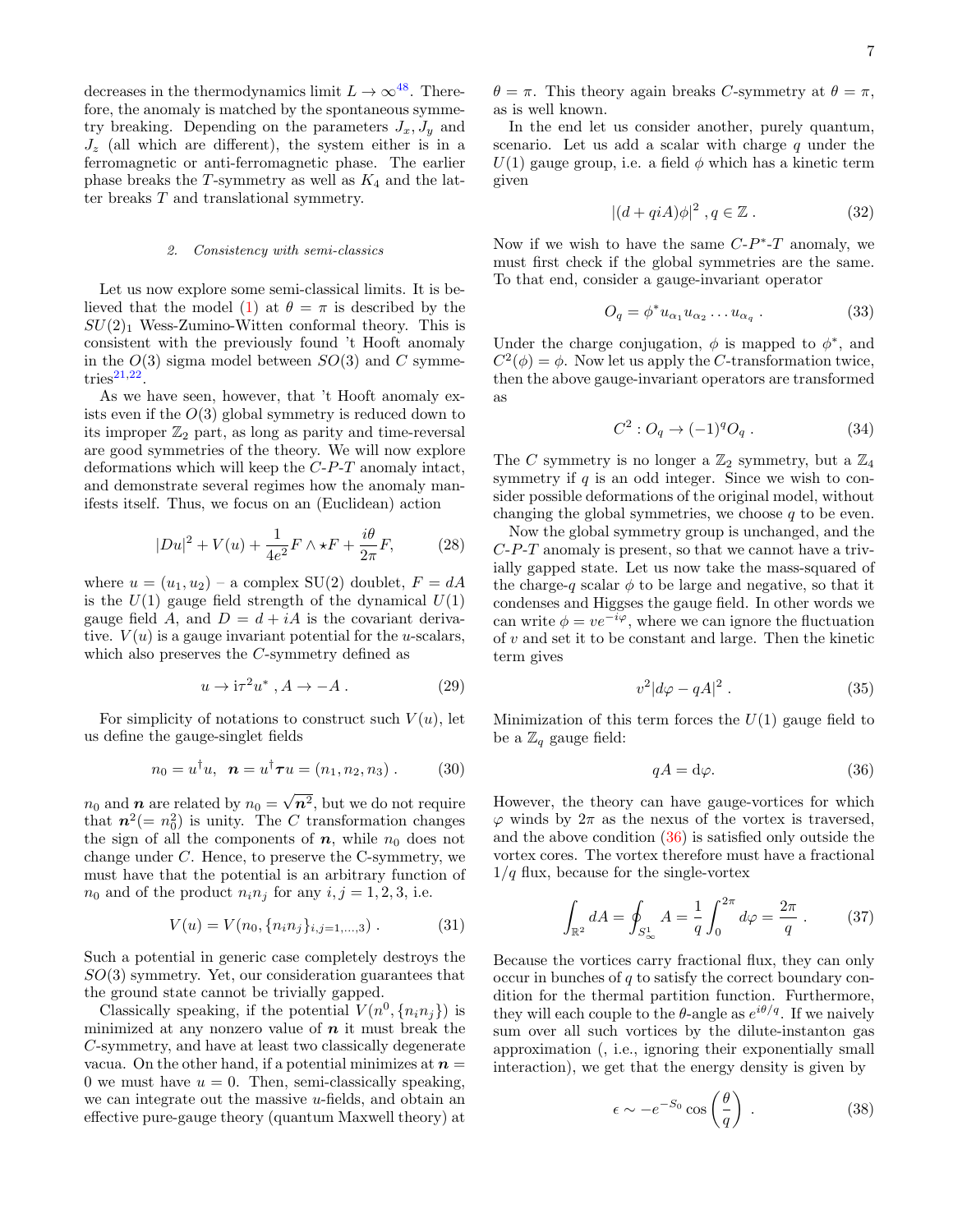Here,  $S_0 \sim v$  is the action of the fractional vortex. The above expression is not periodic with respect to  $q$ . This is because we have not taken into account the fact that only bunches of q vortices can contribute to the partition function. To achieve that, we must impose the constraint that  $\int dA \in 2\pi\mathbb{Z}$  by introducing the Kronecker's delta, which it can be written as the Fourier series

$$
\sum_{k=0}^{q-1} e^{ik \int dA} . \tag{39}
$$

Notice that the above integer combines with the  $\theta$ -angle, and amounts to replacing  $\theta \to \theta + 2\pi k$ . Notice that the C-symmetry is now a symmetry at  $\theta = \pi$  only if we take  $k \rightarrow -k-1$ . As a result, we obtain that the ground-state energy is

$$
\epsilon \sim \min_{k=0,\dots,q-1} \left\{ -e^{-S_0} \cos\left(\frac{\theta + 2\pi k}{q}\right) \right\} \,. \tag{40}
$$

At  $\theta = \pi$  the vacua  $k = 0$  and  $k = -1$  are degenerate. Since they are also related by the C symmetry, we conclude that the system breaks C-symmetry.

Let us now take the limit of  $v \to \infty$ . In this case Csymmetry is restored since the fugacity of the fractional vortex vanishes, and we have an apparent contradiction with the anomaly. However notice that the  $u_{\alpha}$  quanta are completely noninteracting now, and therefore become fractionalized excitations, so that there is still a longrange topological order. In other words, the constraint [\(36\)](#page-7-0) holds true everywhere on the spacetime in this limit, and thus the low-energy field theory is described a nontrivial topological field theory, called  $\mathbb{Z}_q$  BF theory.

However, as we commented before, it is doubtful that such an instability is of physical relevance. In order to be relevant, one would have to obtain a form of a runaway potential for the Higgs field. We only mention such a phase as a curiosity.

# <span id="page-8-0"></span>IV. GENERALIZATION OF C-P-T ANOMALY TO  $\mathbb{C}P^{N-1}$  MODEL FOR EVEN N.

In order to construct the appropriate  $C$ -symmetry, we want to define

$$
u \to \Omega u^* \tag{41}
$$

where  $\Omega$  is an  $SU(N)$  matrix. If we apply the above transformation twice we get

$$
u \to \Omega \Omega^* u \,. \tag{42}
$$

In order for the C-symmetry to be a  $\mathbb{Z}_2$  symmetry we must require that  $\Omega \Omega^* = z \mathbf{1} \in \mathbb{Z}_N$  – an element of the center. If this is the case with the nontrivial center,  $z \neq 1$ , then the C-symmetry will act projectively and we may have an 't Hooft anomaly.

The condition translates to

$$
\Omega = z^* \Omega^T \tag{43}
$$

Since  $z \in \mathbb{Z}_N \subset U(1)$ , this is equivalent to

$$
\Omega = z\Omega^T \tag{44}
$$

by taking the transpose of the both sides. In order for both to be true we must have that Im  $z = 0$ .

For odd N we have that the only element of the center with such a property is a trivial element 1. So we conclude that there is no corresponding C-symmetry in the  $\mathbb{C}P^{N-1}$  case for which there is a  $C$ - $P$ - $T$  anomaly if N is odd.

For N-even we have that the element  $z = -1$  is always in the center, hence it is possible to satisfy this condition. In fact the condition amounts to finding an anti-symmetric  $SU(N)$  element. Indeed if we pick

$$
\Omega = \text{diag}(\underbrace{i\tau^2, i\tau^2, \dots, i\tau^2}_{N/2 \text{ copies}}),\tag{45}
$$

it is clear that this condition is satisfied. We can then follow the same steps as in Sec. [III A](#page-3-3) and show that there exists a C-P-T anomaly.

# <span id="page-8-1"></span>COMMENT ON THE MICROSCOPIC SPIN **CHAINS**

In this paper we do not dwell on the microscopic theories. However we would like to take a moment to comment on the appearance of the anomaly in the underlying lattice system. If we take the lattice to consist of spin-half particles on sites, then each site has a double-degeneracy (Kramers' degeneracy) as long as time-reversal is a good symmetry (denoted by blue dots in Fig. [4\)](#page-9-2). Now we note that such a system can be though of as SPT phases (red lines) protected by time reversal symmetry, which end on the blue dots. Such an SPT phase in 1+1D was discussed  $\sin^{18}$  $\sin^{18}$  $\sin^{18}$ , and its action must include the term  $i\pi \int w_1^2$  on the over every other link of the chain<sup>13</sup>. We now observe that translation symmetry (which maps to the C-symmetry in the continuum) generates exactly the change in the action

$$
\Delta S = i\pi \int w_1^2 \tag{46}
$$

which is precisely the same as [\(25\)](#page-5-3) discussed as in the context of the continuum. We therefore conclude that the system has the microscopic system with the same type of anomaly as its effective theory, as expected.

We have already discussed how the consistency of the XYZ model with the anomaly. However in this case the

<sup>13</sup> We have a path-integral picture of the chain in mind. In other words, the 1D chain is supplemented with the time direction. The integral  $\int_{i}^{i+1} w_1^2$  between the link i and  $i+1$  is then interpreted as the integral over all time, and bounded by the spatial positions of i and  $i + 1$  vertex.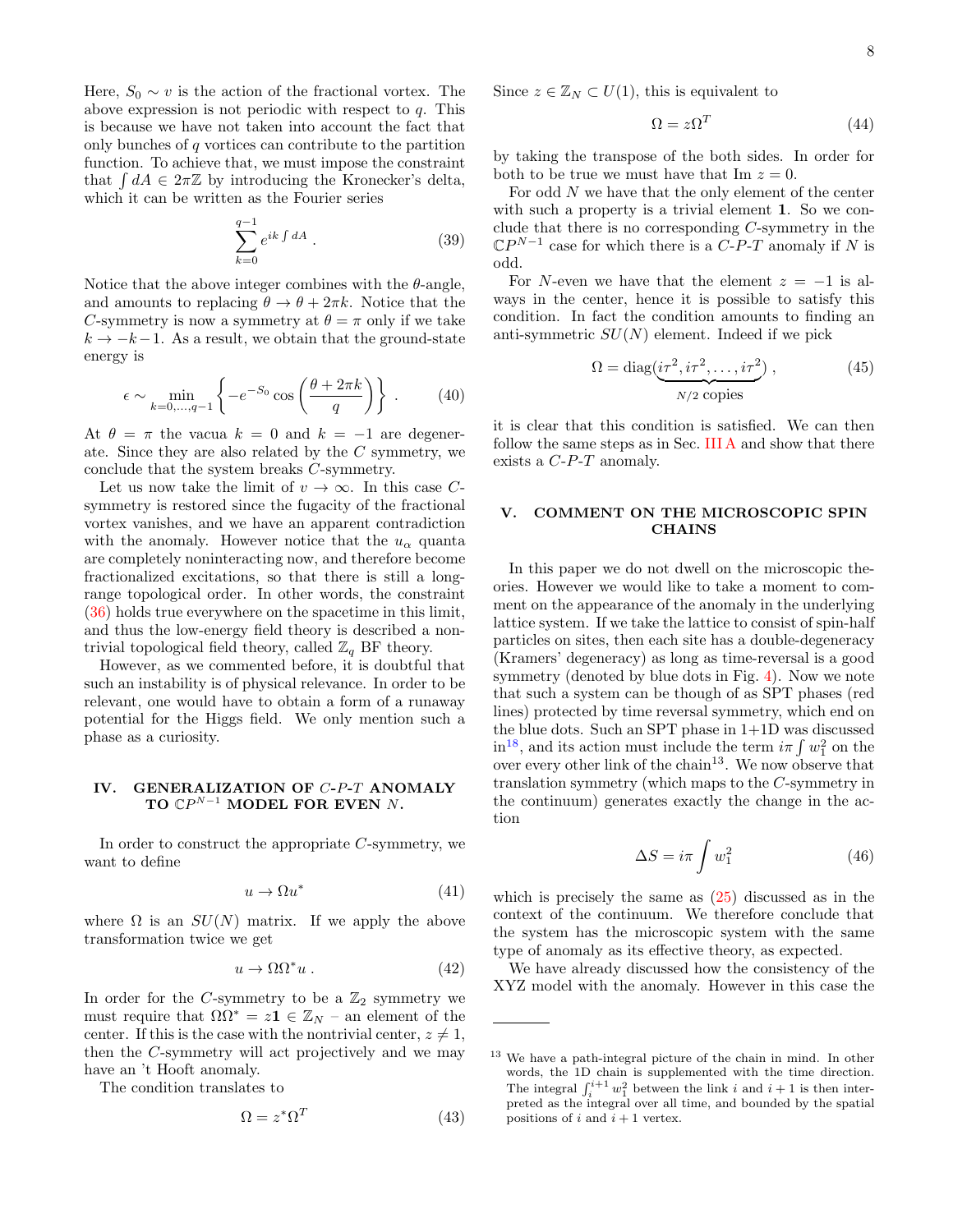

<span id="page-9-2"></span>FIG. 4: A cartoon of a spin chain.

 $SO(3)$  symmetry is not fully broken, but is reduced to the  $K_4 = \mathbb{Z}_2 \times \mathbb{Z}_2$ , which is still 't Hooft anomalous with translation symmetry. To truly test the predictions of the  $C-P-T$  anomaly, we would like to break the  $SO(3)$ symmetry completely. We suggest the spin chain with the Hamiltonian

$$
H = H_{\rm XYZ} + \sum_{i=1}^{L} \sum_{a,b=x,y,z} K_{ab} \tau_{a,i} \tau_{b,i+2}, \qquad (47)
$$

where  $K_{ab} = K_{ba}$ , which we call the skewed-XYZ model<sup>14</sup>. It becomes the XYZ model when  $K_{ab} = 0$ , but it completely breaks  $SO(3)$  in generic cases.

#### <span id="page-9-1"></span>VI. CONCLUSION

We have discussed here the appearance of the mixed 't Hooft anomaly between charge conjugation C, parity  $P$ , and time-reversal  $T$  symmetries for the twodimensional  $O(3)$  nonlinear sigma model at  $\theta = \pi$ , as well as a general Abelian-Higgs model with two scalar fields. Since it does not involve the  $SO(3)$  symmetry, the anomaly matching constraint for this system exists even if we introduce terms to break the  $SO(3)$  symmetry completely, so long as  $C, P$ , and  $T$  are good symmetries of the perturbation. As a consequence of anomaly matching, the system cannot have the trivial gapped phase, and thus it must break  $C, P$ , or  $T$  spontaneously, have massless excitations, or have nontrivial topological order.

The C-P-T anomaly discussed here should be viewed as the generalization of the LSM theorem to spin-systems without the global  $SO(3)$  spin symmetry. This  $C-P-T$ anomaly is the field-theoretic description of the LSM theorem involving  $T$  and the lattice symmetries, discussed in Ref.[30](#page-13-13)[,31](#page-13-14) .

An interesting future perspective would be to explore such anomalies in higher dimensional spin-half systems. In fact a hint that such an anomaly indeed exists is contained in the observation that a rectangular spin-1/2 system can be viewed as a series of spin-1/2 chains, each of which can only be realized as a boundary state of an SPT phase protected by the " $C, P, T$ " symmetries discussed here. Therefore such a  $2 + 1D$  system can be viewed a staggering of the 1+1D trivial and non-trivial SPT phases living between the chains. Such a setup breaks the translation symmetry shifting the stack of spin-1/2 chains, and implies that there should be an anomaly involving spatial reflections, translations and time reversal in  $2+1D$  systems as well. If this is the case, then a similar argument can be made for  $3 + 1D$  spin systems on a cuboid lattice. We leave this interesting problem for the future.

Another interesting extension of this work is to include the fermionic degrees of freedom, in particular extending the model to a supersymmetric one. The supersymmetric  $O(3)$  nonlinear sigma model has a classical  $U(1)$  chiral symmetry reduced to  $\mathbb{Z}_2$  by instanton effects, and is believed to be spontaneously broken. Should gauging space-time symmetries (which should be possible unless discrete space-time symmetries are themselves 't Hooft anomalous) lead to fractional quantization of topological charge, the  $\mathbb{Z}_2$  chiral symmetry would be eliminated completely, implying a mixed 't Hooft anomaly between discrete space-time symmetries and discrete the chiral symmetry.

#### Acknowledgments

We thank Gerald Dunne and Zohar Komargdoski for their useful comments on the initial draft of the paper. We also benefited greatly from the discussions with Costas Bachas, Gerald Dunne, Zohar Komargdoski, Anders W. Sandvik, and Mithat Unsal. We also appreciate Ken Shiozaki and Yohei Fuji drawing our attention to Refs.[30](#page-13-13)[,31](#page-13-14). The authors would also like to thank the hospitality at the KITP institute and the organizers of the "Resurgent Asymptotics in Physics and Mathematics" workshop where a part of this was done. The work at KITP is supported by National Science Foundation under Grant No. NSF PHY-1125915. The work of Y. T. is supported by RIKEN Special Postdoctoral Researchers Program.

#### <span id="page-9-0"></span>Appendix A: 't Hooft anomaly matching

In this appendix, we give a brief review on the anomaly matching condition.

Let us consider quantum field theory on d-dimensional spacetime (i.e.  $d = D + 1$  with D space dimension) with a global symmetry G. We introduce the background Ggauge field A to the system, and denote the partition

<sup>14</sup> Notice that both first and second term leave invariant a 't Hooft anomalous  $K_4 \subset SO(3)$ , and only the combination of the two break the SO(3) symmetry completely.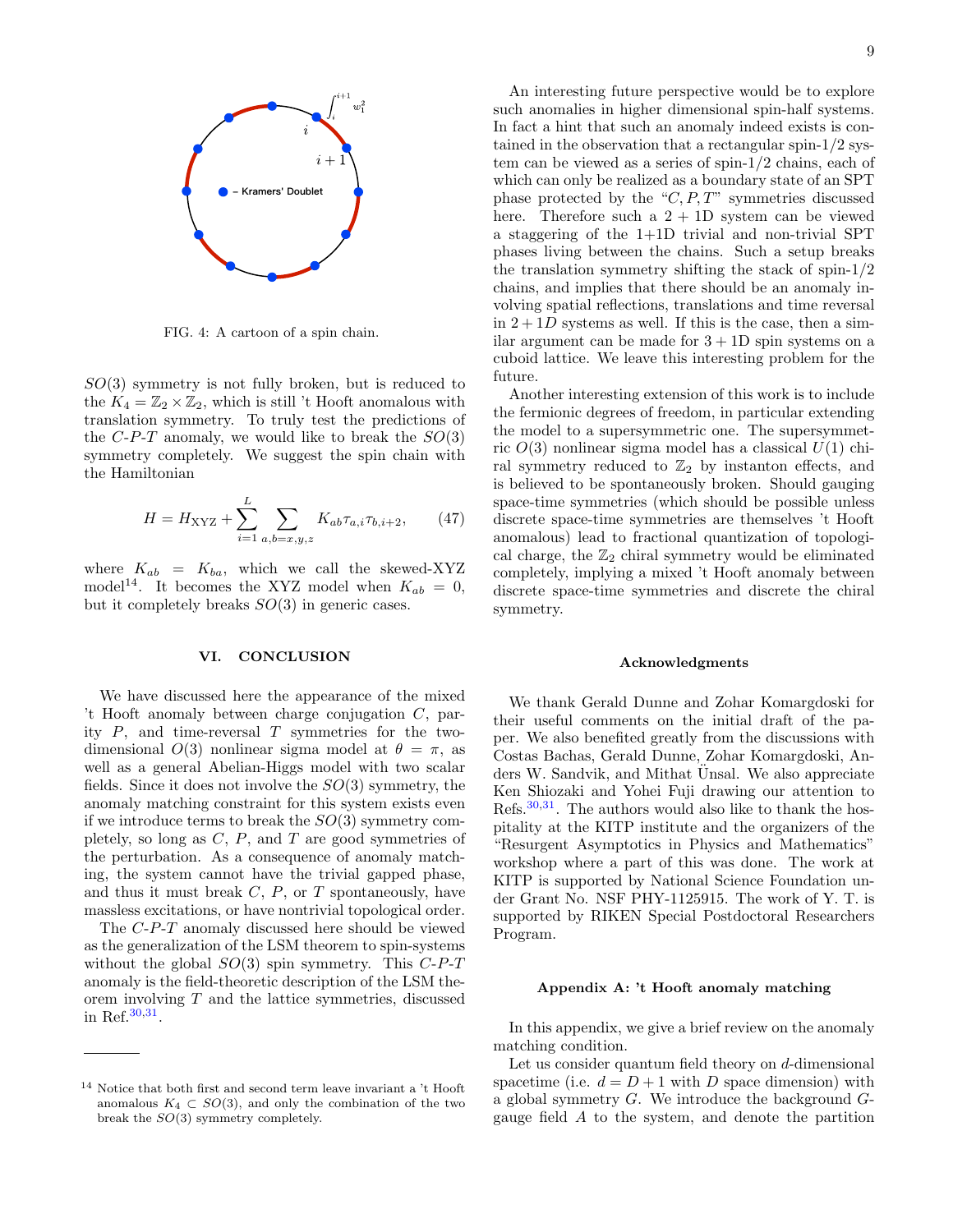function as  $Z[A]$ , then the 't Hooft anomaly is defined as the gauge non-invariance on the phase of the partition function:

$$
Z[A + \delta_{\theta} A] = Z[A] \exp(iS[\theta, A]). \tag{A1}
$$

Here,  $\theta$  is the gauge parameter,  $\delta_{\theta}A$  is the gauge variation of A by  $\theta$ , and S is the d-dimensional local functional of  $\theta$  and A.

The working assumption, which can be checked in each concrete example, is that the 't Hooft anomaly can be canceled by anomaly inflow from the  $(d+1)$ -dimensional SPT phase protected by the symmetry G. Such SPT phase is characterized by  $(d + 1)$ -dimensional action of the topological G-gauge theory  $S_{\text{SPT},d+1}[A]$ , and the assumption claims that

$$
S[\theta, A] = \delta_{\theta} S_{\text{SPT}, d+1}[A], \tag{A2}
$$

when the SPT phase has the  $d$ -dimensional boundary. As a result, the combined system,

$$
Z[A] \exp(-iS_{\text{SPT},d+1}[A]), \tag{A3}
$$

becomes G-gauge invariant. The SPT action cannot be influenced by the RG flow at the boundary, as it is a gapped phase and contains no propagating degrees of freedom. In other words, whatever the low-energy effective theory of  $Z[A]$  is, it must cancel the gauge noninvariance of  $S_{\text{SPT},d+1}$  coming out of the boundary, so the low-energy effective theory should have the same 't Hooft anomaly of the original theory. This is the 't Hooft anomaly matching condition.

By taking the ultimately low-energy limit, we can claim that the anomaly should be matched by massless excitations or the degeneracy of the ground states since we can integrate out the massive excitations. The vacuum degeneracy may be created by the spontaneous symmetry breaking of a global symmetry group G or the topological order. So a 't Hooft anomaly matching requires

- spontaneous symmetry breaking of some part of  $G$ ,
- conformal behavior, or
- topological order.

The 't Hooft anomaly provides a nontrivial consequence on the nonperturbative dynamics of interacting quantum field theories.

#### <span id="page-10-0"></span>Appendix B:  $K_4 - C$  mixed anomaly

We here briefly discuss the mixed anomaly between  $K_4 = \mathbb{Z}_2 \times \mathbb{Z}_2$  and the C symmetry of the effective field theories of spin chains given by  $(2)$ . The group  $K_4$  is the subgroup of the spin  $SO(3)$  which is generated by  $\pi$  rotations around the x and y axis of the spin. The consequences of this anomaly appeared in  $10^{\circ}$  $10^{\circ}$ . We here



<span id="page-10-1"></span>FIG. 5: The depiction of an open 2-torus and contours.

want to put the observations in the context of the 't Hooft anomaly matching.

The group  $K_4$  has four elements, which are the unit element along with  $\pi$  rotations around the three axes Néel vector axes  $x, y, z$ , which we label as  $Q_x, Q_y, Q_z$ . The group elements act projectively on the u-field as elements  $1, i\tau^1, i\tau^2, i\tau^3.$ 

Now let us think about adding the gauge field for the two  $\mathbb{Z}_2$ -s of the  $K_4$ . The associated  $\mathbb{Z}_2$  gauge fields we take to be  $A^x$  and  $A^y$ . Notice that under the C-symmetry  $A^x$  changes sign, while  $A^y$  is invariant.

Let us now think of adding the gauge field  $A^x$  along the 1-direction<sup>15</sup> and  $A<sup>y</sup>$  along the 2-direction, so that  $e^{i \int_{\gamma_1} A^x} = e^{i \int_{\gamma_2} A^y} = -1$ , where  $\gamma_{1,2}$  cycles. Think of the spatial 2-torus as an open rectangle and allowing the  $u$ field to obey the periodicity conditions

$$
u(L_1, x_2) = i\tau^1 e^{i \int_C A} u(0, x_2)
$$
 (B1)

$$
u(x_1, L_2) = i\tau^2 e^{i \int_{\tilde{\mathcal{C}}} A} u(x_1, 0) .
$$
 (B2)

where we also inserted the open  $U(1)$  Wilson loop so that the above conditions are properly gauge covariant. The contours  $\mathcal{C}, \tilde{\mathcal{C}}$  are such that the connect the points which are to be identified once the rectangle is wrapped back on the torus. Let us pick two contours depicted in Fig. [5.](#page-10-1)

We have that

$$
u(L_1, L_2) = -\tau_2 \tau_1 e^{i \int_C A} u(0, 0) = -\tau_1 \tau_2 e^{i \int_{\tilde{C}} A} u(0, 0)
$$
\n(B3)

which can only be true if

$$
e^{i\int_{C \cup -\tilde{C}} A} = e^{i\int_{\mathbb{T}^2} F[A]} = -1.
$$
 (B4)

Therefore we find that the flux of the  $U(1)$  gauge field on the 2-torus must be  $\pi$  modulo  $2\pi$ .

We can also add a counter-term

<span id="page-10-2"></span>
$$
S_{\text{counter}} = i \frac{p}{\pi} \int A^x \wedge A^y . \tag{B5}
$$

The above term is perfectly gauge invariant (modulo  $2\pi i$ ) under  $A^{x,y} \to A^{x,y} + d\varphi^{x,y}$  as long as  $p \in \mathbb{Z}$ , because

<sup>&</sup>lt;sup>15</sup> We reserve the numbers 1,2 for space-time indices, and  $x, y, z$ for Néel vector directions.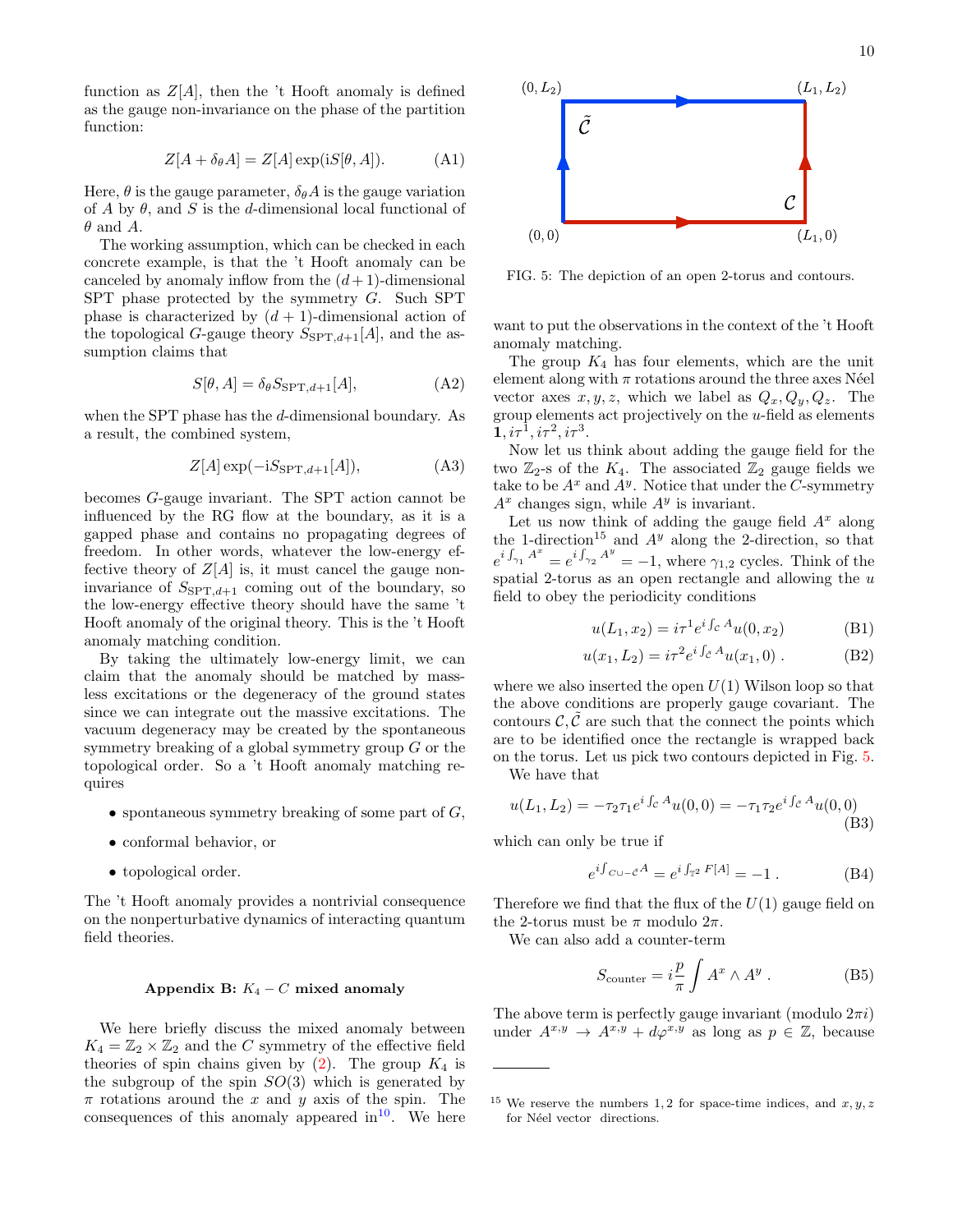$e^{2i \int_{\gamma} A^{x,y}} = 1$  over any 1-cycle  $\gamma$  since  $A^{x,y}$  are  $\mathbb{Z}_2$  gauge fields. If  $A_1^x$  and  $A_2^y$  are non-trivial, the above term contributes  $ip\pi$  to the action, so any odd p is equivalent to  $p = 1$  and any even p is equivalent to  $p = 0$ , so there is a unique gauge-invariant counter-term we can write.

This term is invariant under the C-symmetry, and therefore cannot fix the problem with  $(B5)$ . Hence there is no local counter-term allowed which can fix the Csymmetry.

An attempt to gauge the C-symmetry would force us to attach a surface integral of the type  $(B5)$  to a stitch which implements a C-transformation. The only way to do this is to extend the background gauge fields into the bulk of a 2-torus and define the C transformation to be attached to a 2-surface in the bulk.

We can summarize this feature with an anomaly polynomial

$$
\frac{i}{\pi^2} \int_{\Sigma} A_C \wedge A^x \wedge A^y , \qquad (B6)
$$

where  $A_C$  is the  $\mathbb{Z}_2$  gauge field for the C-symmetry, and the integral is over the space  $\Sigma$  whose boundary is the 2-torus, i.e.  $\partial \Sigma = \mathbb{T}^2$ . That is, this topological action characterizes the bulk SPT phase used for the 't Hooft anomaly matching argument in [A](#page-9-0)ppendix A for  $K_4 - C$ anomaly.

## <span id="page-11-0"></span>Appendix C: Symmetries: from Hilbert space to path-integrals

#### 1. Unitary symmetries

To start we first define a Euclidean time matrix element

<span id="page-11-1"></span>
$$
\langle \psi | e^{-\beta H} | \chi \rangle . \tag{C1}
$$

To represent the matrix element as the path integral, we typically choose a particular complete basis of states, typically coordinate eigenstates, which we will denote as  $|\phi\rangle$ . Note that the state itself may depend on space — i.e. an index labeling coordinates – but since we are working in the Heisenberg picture (in Euclidean time) the state has no time dependence. We also have the completeness relation

$$
\int d\phi \, |\phi\rangle \, \langle \phi| = 1 \,. \tag{C2}
$$

where  $d\phi$  is the appropriate measure on the coordinate space. The matrix element  $(C1)$  can then be written as

$$
\left(\prod_{n} \int d\phi_n\right) \langle \psi | \phi_1 \rangle \, e^{-\sum_{n=1}^{N} \epsilon S(\phi_n, \phi_{n+1})} \langle \phi_N | \chi \rangle \quad (C3)
$$

where  $\epsilon = \beta/N$  and where<sup>16</sup>

$$
e^{-\epsilon S(\phi_n, \phi_{n+1})} \equiv \langle \phi_n | e^{-\epsilon H} | \phi_{n+1} \rangle . \qquad (C4)
$$

Now let us do a symmetry transformation  $|\psi\rangle, |\chi\rangle \rightarrow$  $U |\psi\rangle$ ,  $U |\chi\rangle$ , where U is a unitary operator. The matrix element  $(C1)$  is invariant, because U commutes with the Hamiltonian. How is this invariance manifested in the path-integral.

Let

<span id="page-11-2"></span>
$$
U^{\dagger} |\phi\rangle = \left| \tilde{\phi} \right\rangle \tag{C5}
$$

Then we have

<span id="page-11-3"></span>
$$
e^{-\epsilon S(\phi_n, \phi_{n+1})} = \langle \phi_n | U e^{-\epsilon H} U^{\dagger} | \phi_{n+1} \rangle = e^{-\epsilon S(\tilde{\phi}_n, \tilde{\phi}_{n+1})}.
$$
\n(C6)

Further, notice that the measure must be invariant  $d\phi =$  $d\phi$ , as the completeness relation is preserved under the unitary transformation.

Therefore we have that the total action

$$
S_{tot} = \sum_{n} \epsilon S(\phi_n, \phi_{n+1})
$$
 (C7)

is invariant under the transformation which takes  $\phi \to \phi$ .

The arguments can be now reversed: if we assume that there exists a transformation of the coordinates such that the discretized action density (i.e. Lagrangian)  $S(\phi_n, \phi_{n+1}) = S(\tilde{\phi}_n, \tilde{\phi}_{n+1})$  is invariant, then we have that the transformation, defined by  $(C5)$ , is a symmetry of the theory, i.e. that this symmetry operator commutes with the Hamiltonian. For continuum symmetries, this is the standard Noether theorem.

#### 2. Anti-unitary symmetries

Time reversal symmetry is an anti-unitary (and hence anti-linear) operator. A crucial property of the antilinear operator is that it complex-conjugates the coefficients of the basis states, while it acts as a linear operator on the basis states themselves. This however means that we must specify the direction of its action. We do this by drawing a small arrow on top. If the arrow is omitted it means that the operator acts to the right. Furthermore we have that if  $A$  is the anti-linear operator, then

$$
\left\langle \psi \left| \overrightarrow{A} \right| \chi \right\rangle = \left\langle \psi \left| \overleftarrow{A} \right| \chi \right\rangle^* \tag{C8}
$$

Furthermore an anti-unitary operator is such that it leaves the norm of any given state invariant

$$
\langle U\psi|U\psi\rangle = \left\langle \psi \left| \overleftarrow{U}^{\dagger} \overrightarrow{U} \right| \psi \right\rangle = \left\langle \psi \left| U^{\dagger} U \right| \psi \right\rangle^* = \left\langle \psi | \psi \right\rangle . \tag{C9}
$$

<sup>&</sup>lt;sup>16</sup> The "link action"  $S(\phi_n, \phi_{n+1})$  strictly depends also on  $\epsilon$ . However in the limit  $\epsilon \to 0$ , the dependence on  $\epsilon$  dependence will be irrelevant, so we omit it for simplicity.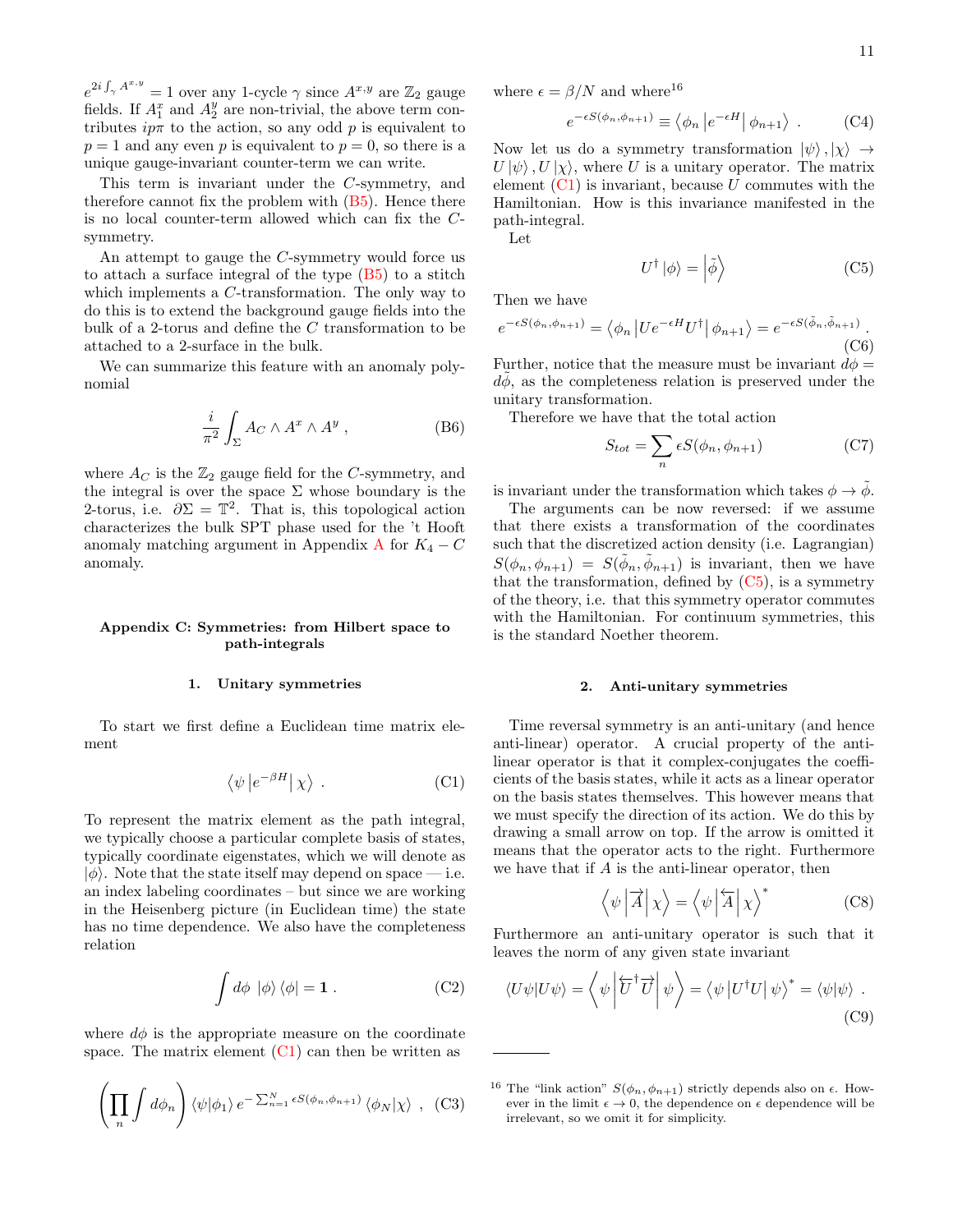This means that

$$
U^{\dagger}U = \mathbf{1} \,. \tag{C10}
$$

If we start with the matrix element as in  $(C6)$ , then we get that under an anti-unitary transformation the matrix element changes as

$$
\langle \psi | e^{-\beta H} | \chi \rangle \to \langle U \psi | e^{-\beta H} | U \chi \rangle = \langle \chi | e^{-\beta H} | \psi \rangle .
$$
\n(C11)

Note that the sign in front of the Euclidean time  $\beta$  does not flip sign, however the in and out state do exchange. In contrast the real-time element

$$
\langle \psi | e^{-iTH} | \chi \rangle \to \langle U\psi | e^{-iTH} | U\chi \rangle = \langle \chi | e^{iTH} | \psi \rangle .
$$
\n(C12)

The reversal of the sign in front of the real-time and the exchange of the in and out state indicate is a feature of time-reversal. Indeed time reversal is an anti-unitary unitary operator precisely for this reason. Because a general anti-unitary operator flips the sign of the real time, in the remaining discussion we will call it as the timereversal operator.

The matrix element itself is not time reversal invariant, so it transforms nontrivially under time-reversal. Let us therefore specialize to a diagonal matrix element, i.e. so that  $\chi = \psi$ . We have that the Euclidean matrix element is invariant, while the real-time matrix element is invariant up to the change  $T \rightarrow -T$ .

Now we repeat the same discussion as in Section [C.](#page-11-0) We get that we can represent the Euclidean matrix element by

$$
\langle \psi | e^{-\beta H} | \psi \rangle
$$
  
= 
$$
\left( \prod_{n} \int d\phi_{n} \right) \langle \psi | \phi_{1} \rangle e^{-\sum_{n=1}^{N-1} S(\phi_{n}, \phi_{n+1}) \epsilon} \langle \phi_{N} | \psi \rangle.
$$
 (C13)

We have that

$$
\langle \psi | \phi_1 \rangle \to \langle U \psi | \phi_1 \rangle = \langle \psi | U^{\dagger} \phi_1 \rangle^* = \langle U^{\dagger} \phi_1 | \psi \rangle \quad \text{(C14)}
$$

and similarly

$$
\langle \phi_N | \psi \rangle \to \langle \psi | U^{\dagger} \psi_N \rangle \ . \tag{C15}
$$

- <span id="page-12-0"></span><sup>∗</sup> Electronic address: [yuya.tanizaki@riken.jp](mailto:yuya.tanizaki@riken.jp)
- <span id="page-12-1"></span> $^1$  F. D. M. Haldane, "Continuum dynamics of the 1-D Heisenberg antiferromagnetic identification with the O(3) nonlinear sigma model," *Phys. Lett.*  $\overrightarrow{A93}$  (1983) 464-468.
- <span id="page-12-2"></span><sup>2</sup> F. D. M. Haldane, "Nonlinear field theory of large spin Heisenberg antiferromagnets. Semiclassically quantized solitons of the one-dimensional easy Axis Neel state," Phys. Rev. Lett. 50 [\(1983\) 1153–1156.](http://dx.doi.org/10.1103/PhysRevLett.50.1153)
- <span id="page-12-3"></span>3 I. Affleck, T. Kennedy, E. H. Lieb, and H. Tasaki, "Rigorous Results on Valence Bond Ground States in

Now under the anti-unitary  $U$  we have that the basis states transform as a unitary operator

$$
U |\phi\rangle = |\tilde{\phi}\rangle . \qquad (C16)
$$

so the eigenvalue  $\phi$  transforms to  $\tilde{\phi}$ . We now have that

$$
e^{-\epsilon S(\phi_n, \phi_{n+1})} = \langle \phi_n | e^{-\epsilon H} | \phi_{n+1} \rangle
$$
  
\n
$$
= \langle \phi_n | \overrightarrow{U} \overrightarrow{U}^{\dagger} e^{-\epsilon H} | \phi_{n+1} \rangle
$$
  
\n
$$
= \langle \tilde{\phi}_{n+1} | e^{-\epsilon H} | \tilde{\phi}_n \rangle
$$
  
\n
$$
= e^{-\epsilon S(\tilde{\phi}_{n+1}, \tilde{\phi}_n)}.
$$
 (C17)

The above transformation indicates that the fields  $\phi_n$ , transform as

$$
\phi_n \to \tilde{\phi}_{N-n} . \tag{C18}
$$

Since in the continuum limit the field will become  $\phi(t)$ , where  $t$  is a continuous time label replacing  $n$ , we have the identification

$$
\phi_n = \phi(\epsilon n) \tag{C19}
$$

This means that the continuous time takes values in  $t \in$  $[0, \beta)$ . The transformation is therefore given by

$$
\phi(t) \to \tilde{\phi}(\beta - t) . \tag{C20}
$$

We could also define the continuous time  $t$  to take values on a symmetric interval  $t \in [-\beta/2, \beta/2]$ . Then the transformation law would be

$$
\phi(t) \to \tilde{\phi}(-t) . \tag{C21}
$$

Notice that while the Euclidean time  $t$  flips sign under the anti-unitary symmetry transformation, the limits of its integration are left unchanged. This is in contrast to the real time evolution, where invariance of the matrix element is only achieved up to the appropriate change of the limits of integration.

Antiferromagnets," *[Phys. Rev. Lett.](http://dx.doi.org/10.1103/PhysRevLett.59.799)* **59** (1987) 799.

- <span id="page-12-4"></span> $^4$  E. H. Lieb,  $\bar{\rm T}.$  Schultz, and D. Mattis, "Two soluble models of an antiferromagnetic chain," [Annals Phys.](http://dx.doi.org/10.1016/0003-4916(61)90115-4) 16 [\(1961\) 407–466.](http://dx.doi.org/10.1016/0003-4916(61)90115-4)
- <sup>5</sup> M. Oshikawa, "Commensurability, excitation gap, and topology in quantum many-particle systems on a periodic lattice," Phys. Rev. Lett. 84 [\(Feb, 2000\) 1535–1538,](http://dx.doi.org/10.1103/PhysRevLett.84.1535) [arXiv:cond-mat/9911137 \[cond-mat.str-el\]](http://arxiv.org/abs/cond-mat/9911137).
- <span id="page-12-5"></span> $^6$  M. B. Hastings, "Lieb-Schultz-Mattis in higher dimensions," *Phys. Rev.* **B69** [\(2004\) 104431,](http://dx.doi.org/10.1103/PhysRevB.69.104431)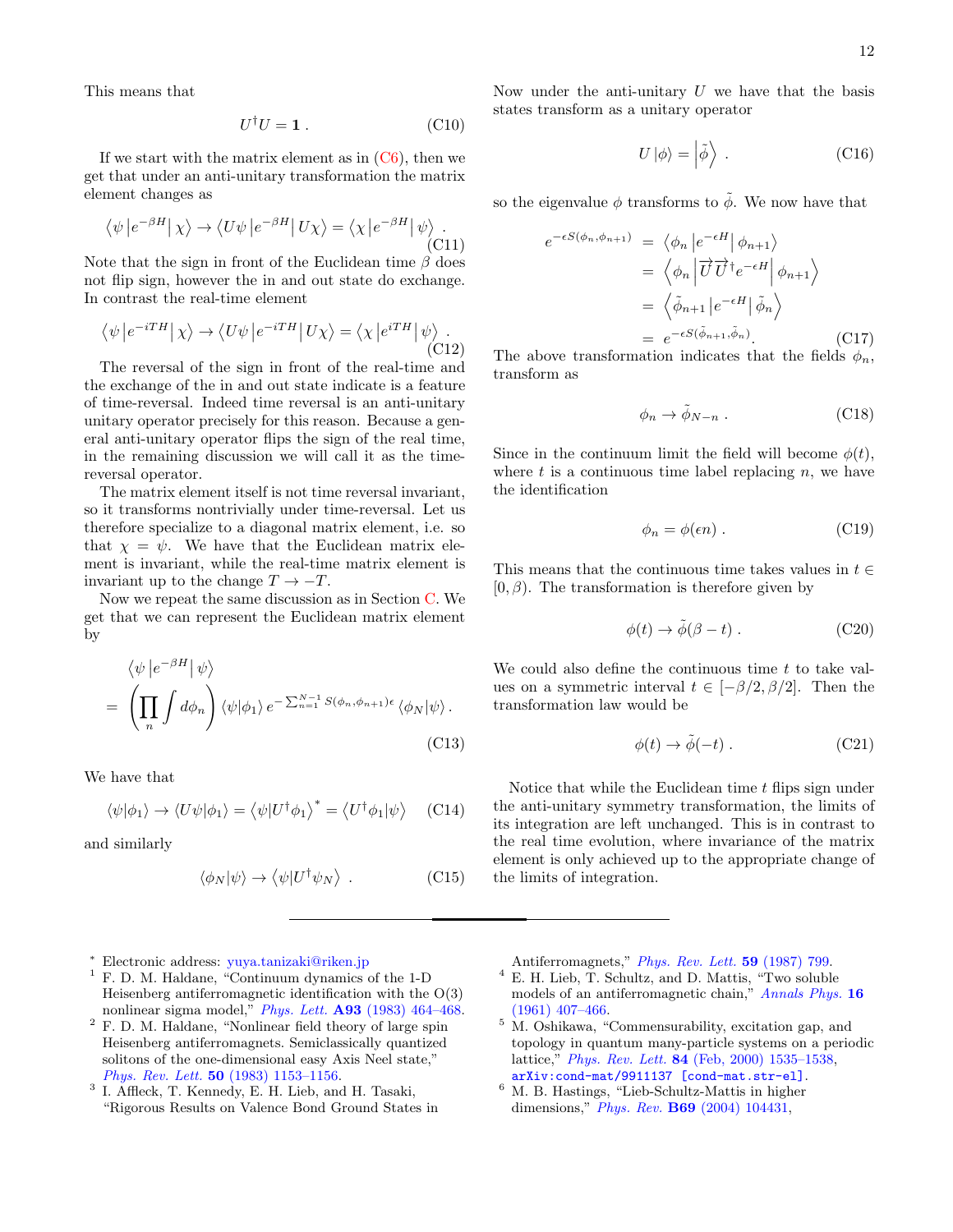[arXiv:cond-mat/0305505 \[cond-mat\]](http://arxiv.org/abs/cond-mat/0305505).

- <span id="page-13-0"></span>7 I. Affleck and E. H. Lieb, "A Proof of Part of Haldane's Conjecture on Spin Chains," [Lett. Math. Phys.](http://dx.doi.org/10.1007/BF00400304) 12 (1986) [57.](http://dx.doi.org/10.1007/BF00400304)
- <span id="page-13-1"></span><sup>8</sup> G. Y. Cho and S. Ryu, "Anomaly Manifestation of Lieb-Schultz-Mattis Theorem and Topological Phases," Phys. Rev. B96 [no. 19, \(2017\) 195105,](http://dx.doi.org/10.1103/PhysRevB.96.195105) [arXiv:1705.03892 \[cond-mat.str-el\]](http://arxiv.org/abs/1705.03892).
- <span id="page-13-12"></span> $^9$  M. A. Metlitski and R. Thorngren, "Intrinsic and emergent anomalies at deconfined critical points," [arXiv:1707.07686 \[cond-mat.str-el\]](http://arxiv.org/abs/1707.07686).
- <span id="page-13-2"></span> $^{10}$  C.-M. Jian, Z. Bi, and C. Xu, "Lieb-Schultz-Mattis Theorem and its generalizations from the Perspective of the Symmetry Protected Topological phase," [arXiv:1705.00012 \[cond-mat.str-el\]](http://arxiv.org/abs/1705.00012).
- <span id="page-13-3"></span> $^{11}\,$  G. 't Hooft, ["Naturalness, chiral symmetry, and](http://dx.doi.org/10.1007/978-1-4684-7571-5_9) [spontaneous chiral symmetry breaking,"](http://dx.doi.org/10.1007/978-1-4684-7571-5_9) in Recent Developments in Gauge Theories. Proceedings, Nato Advanced Study Institute, Cargese, France, August 26 - September 8, 1979, vol. 59, pp. 135–157. 1980.
- <sup>12</sup> Y. Frishman, A. Schwimmer, T. Banks, and S. Yankielowicz, "The Axial Anomaly and the Bound State Spectrum in Confining Theories," [Nucl. Phys.](http://dx.doi.org/10.1016/0550-3213(81)90268-6) B177 [\(1981\) 157–171.](http://dx.doi.org/10.1016/0550-3213(81)90268-6)
- <span id="page-13-4"></span><sup>13</sup> S. R. Coleman and B. Grossman, "'t Hooft's Consistency Condition as a Consequence of Analyticity and Unitarity," Nucl. Phys. B203 [\(1982\) 205–220.](http://dx.doi.org/10.1016/0550-3213(82)90028-1)
- <span id="page-13-5"></span><sup>14</sup> C. G. Callan, Jr. and J. A. Harvey, "Anomalies and Fermion Zero Modes on Strings and Domain Walls," Nucl. Phys. B250 [\(1985\) 427–436.](http://dx.doi.org/10.1016/0550-3213(85)90489-4)
- <span id="page-13-6"></span> $^{15}$  A. Vishwanath and T. Senthil, "Physics of three dimensional bosonic topological insulators: Surface Deconfined Criticality and Quantized Magnetoelectric Effect," Phys. Rev. X3 [no. 1, \(2013\) 011016,](http://dx.doi.org/10.1103/PhysRevX.3.011016) [arXiv:1209.3058 \[cond-mat.str-el\]](http://arxiv.org/abs/1209.3058).
- $^{16}\,$  X.-G. Wen, "Classifying gauge anomalies through symmetry-protected trivial orders and classifying gravitational anomalies through topological orders," Phys. Rev. D88 [no. 4, \(2013\) 045013,](http://dx.doi.org/10.1103/PhysRevD.88.045013) [arXiv:1303.1803](http://arxiv.org/abs/1303.1803) [\[hep-th\]](http://arxiv.org/abs/1303.1803).
- <sup>17</sup> A. Kapustin and R. Thorngren, "Anomalies of discrete symmetries in three dimensions and group cohomology," Phys. Rev. Lett. 112 [no. 23, \(2014\) 231602,](http://dx.doi.org/10.1103/PhysRevLett.112.231602) [arXiv:1403.0617 \[hep-th\]](http://arxiv.org/abs/1403.0617).
- <span id="page-13-20"></span><sup>18</sup> A. Kapustin and R. Thorngren, "Anomalies of discrete symmetries in various dimensions and group cohomology," [arXiv:1404.3230 \[hep-th\]](http://arxiv.org/abs/1404.3230).
- <span id="page-13-7"></span><sup>19</sup> G. Y. Cho, J. C. Y. Teo, and S. Ryu, "Conflicting Symmetries in Topologically Ordered Surface States of Three-dimensional Bosonic Symmetry Protected Topological Phases," Phys. Rev. B89 [no. 23, \(2014\)](http://dx.doi.org/10.1103/PhysRevB.89.235103) [235103,](http://dx.doi.org/10.1103/PhysRevB.89.235103) [arXiv:1403.2018 \[cond-mat.str-el\]](http://arxiv.org/abs/1403.2018).
- <span id="page-13-8"></span><sup>20</sup> D. Gaiotto, A. Kapustin, Z. Komargodski, and N. Seiberg, "Theta, Time Reversal, and Temperature," JHEP 05 [\(2017\) 091,](http://dx.doi.org/10.1007/JHEP05(2017)091) [arXiv:1703.00501 \[hep-th\]](http://arxiv.org/abs/1703.00501).
- <span id="page-13-19"></span><sup>21</sup> Z. Komargodski, A. Sharon, R. Thorngren, and X. Zhou, "Comments on Abelian Higgs Models and Persistent Order," [arXiv:1705.04786 \[hep-th\]](http://arxiv.org/abs/1705.04786).
- <span id="page-13-9"></span> $^{22}$  Z. Komargodski, T. Sulejmanpasic, and M. Ünsal, "Walls, anomalies, and deconfinement in quantum antiferromagnets," Phys. Rev. B97 [no. 5, \(2018\) 054418,](http://dx.doi.org/10.1103/PhysRevB.97.054418) [arXiv:1706.05731 \[cond-mat.str-el\]](http://arxiv.org/abs/1706.05731).
- <span id="page-13-10"></span><sup>23</sup> Y. Tanizaki and Y. Kikuchi, "Vacuum structure of

bifundamental gauge theories at finite topological angles," JHEP 06 [\(2017\) 102,](http://dx.doi.org/10.1007/JHEP06(2017)102) [arXiv:1705.01949 \[hep-th\]](http://arxiv.org/abs/1705.01949).

- <sup>24</sup> H. Shimizu and K. Yonekura, "Anomaly constraints on deconfinement and chiral phase transition," [arXiv:1706.06104 \[hep-th\]](http://arxiv.org/abs/1706.06104).
- $25$  D. Gaiotto, Z. Komargodski, and N. Seiberg, "Time-Reversal Breaking in QCD4, Walls, and Dualities in 2+1 Dimensions," [arXiv:1708.06806 \[hep-th\]](http://arxiv.org/abs/1708.06806).
- <sup>26</sup> Y. Tanizaki, T. Misumi, and N. Sakai, "Circle compactification and 't Hooft anomaly," JHEP 12 [\(2017\)](http://dx.doi.org/10.1007/JHEP12(2017)056) [056,](http://dx.doi.org/10.1007/JHEP12(2017)056) [arXiv:1710.08923 \[hep-th\]](http://arxiv.org/abs/1710.08923).
- $^{27}$ Y. Tanizaki, Y. Kikuchi, T. Misumi, and N. Sakai, "Anomaly matching for phase diagram of massless  $\mathbb{Z}_N$ -QCD," *Phys. Rev.* **D97** [\(2018\) 054012,](http://dx.doi.org/10.1103/PhysRevD.97.054012) [arXiv:1711.10487 \[hep-th\]](http://arxiv.org/abs/1711.10487).
- <sup>28</sup> A. Cherman and M. Unsal, "Critical behavior of gauge theories and Coulomb gases in three and four dimensions," [arXiv:1711.10567 \[hep-th\]](http://arxiv.org/abs/1711.10567).
- <span id="page-13-11"></span> $29$  M. Guo, P. Putrov, and J. Wang, "Time Reversal,  $SU(N)$ Yang-Mills and Cobordisms: Interacting Topological Superconductors/Insulators and Quantum Spin Liquids in 3+1D," [arXiv:1711.11587 \[cond-mat.str-el\]](http://arxiv.org/abs/1711.11587).
- <span id="page-13-13"></span> $30\,$  X. Chen, Z.-C. Gu, and X.-G. Wen, "Classification of gapped symmetric phases in one-dimensional spin systems," Physical review b 83 no. 3, (2011) 035107.
- <span id="page-13-14"></span> $31$  Y. Fuji, "Effective field theory for one-dimensional valence-bond-solid phases and their symmetry protection," Phys. Rev. B 93 [\(2016\) 104425.](http://dx.doi.org/10.1103/PhysRevB.93.104425)
- <span id="page-13-15"></span> $32$  A. Kapustin, "Symmetry Protected Topological Phases, Anomalies, and Cobordisms: Beyond Group Cohomology," [arXiv:1403.1467 \[cond-mat.str-el\]](http://arxiv.org/abs/1403.1467).
- <sup>33</sup> G. Y. Cho, C.-T. Hsieh, T. Morimoto, and S. Ryu, "Topological Phases Protected By Reflection Symmetry and Cross-cap States," Phys. Rev. B91 [\(2015\) 195142,](http://dx.doi.org/10.1103/PhysRevB.91.195142) [arXiv:1501.07285 \[cond-mat.str-el\]](http://arxiv.org/abs/1501.07285).
- $^{34}$  C.-T. Hsieh, G. Y. Cho, and S. Ryu, "Global anomalies on the surface of fermionic symmetry-protected topological phases in  $(3+1)$  dimensions," *[Phys. Rev.](http://dx.doi.org/10.1103/PhysRevB.93.075135)* **B93** [no. 7, \(2016\) 075135,](http://dx.doi.org/10.1103/PhysRevB.93.075135) [arXiv:1503.01411](http://arxiv.org/abs/1503.01411) [\[cond-mat.str-el\]](http://arxiv.org/abs/1503.01411).
- $35$  M. A. Metlitski, "S-duality of  $u(1)$  gauge theory with  $\theta = \pi$  on non-orientable manifolds: Applications to topological insulators and superconductors," [arXiv:1510.05663 \[hep-th\]](http://arxiv.org/abs/1510.05663).
- <sup>36</sup> E. Witten, "The "Parity" Anomaly On An Unorientable Manifold," Phys. Rev. B94 [no. 19, \(2016\) 195150,](http://dx.doi.org/10.1103/PhysRevB.94.195150) [arXiv:1605.02391 \[hep-th\]](http://arxiv.org/abs/1605.02391).
- <sup>37</sup> Y. Tachikawa and K. Yonekura, "On time-reversal anomaly of  $2+1d$  topological phases," [PTEP](http://dx.doi.org/10.1093/ptep/ptx010) 2017 no. 3, [\(2017\) 033B04,](http://dx.doi.org/10.1093/ptep/ptx010) [arXiv:1610.07010 \[hep-th\]](http://arxiv.org/abs/1610.07010).
- <sup>38</sup> Y. Tachikawa and K. Yonekura, "More on time-reversal anomaly of 2+1d topological phases," [Phys. Rev. Lett.](http://dx.doi.org/10.1103/PhysRevLett.119.111603) 119 [no. 11, \(2017\) 111603,](http://dx.doi.org/10.1103/PhysRevLett.119.111603) [arXiv:1611.01601 \[hep-th\]](http://arxiv.org/abs/1611.01601).
- <span id="page-13-16"></span><sup>39</sup> A. Tiwari, X. Chen, K. Shiozaki, and S. Ryu, "Bosonic topological phases of matter: bulk-boundary correspondence, SPT invariants and gauging, [arXiv:1710.04730 \[cond-mat.str-el\]](http://arxiv.org/abs/1710.04730).
- <span id="page-13-17"></span><sup>40</sup> N. Seiberg and E. Witten, "Gapped Boundary Phases of Topological Insulators via Weak Coupling," [Prog. Theor.](http://dx.doi.org/10.1093/ptep/ptw083) Exp. Phys. **2016** [no. 12, \(2016\) 12C101,](http://dx.doi.org/10.1093/ptep/ptw083) [arXiv:1602.04251 \[cond-mat.str-el\]](http://arxiv.org/abs/1602.04251).
- <span id="page-13-18"></span><sup>41</sup> R. Thorngren and D. V. Else, "Gauging spatial symmetries and the classification of topological crystalline phases,"  $ArXiv$  e-prints (Dec., 2016),